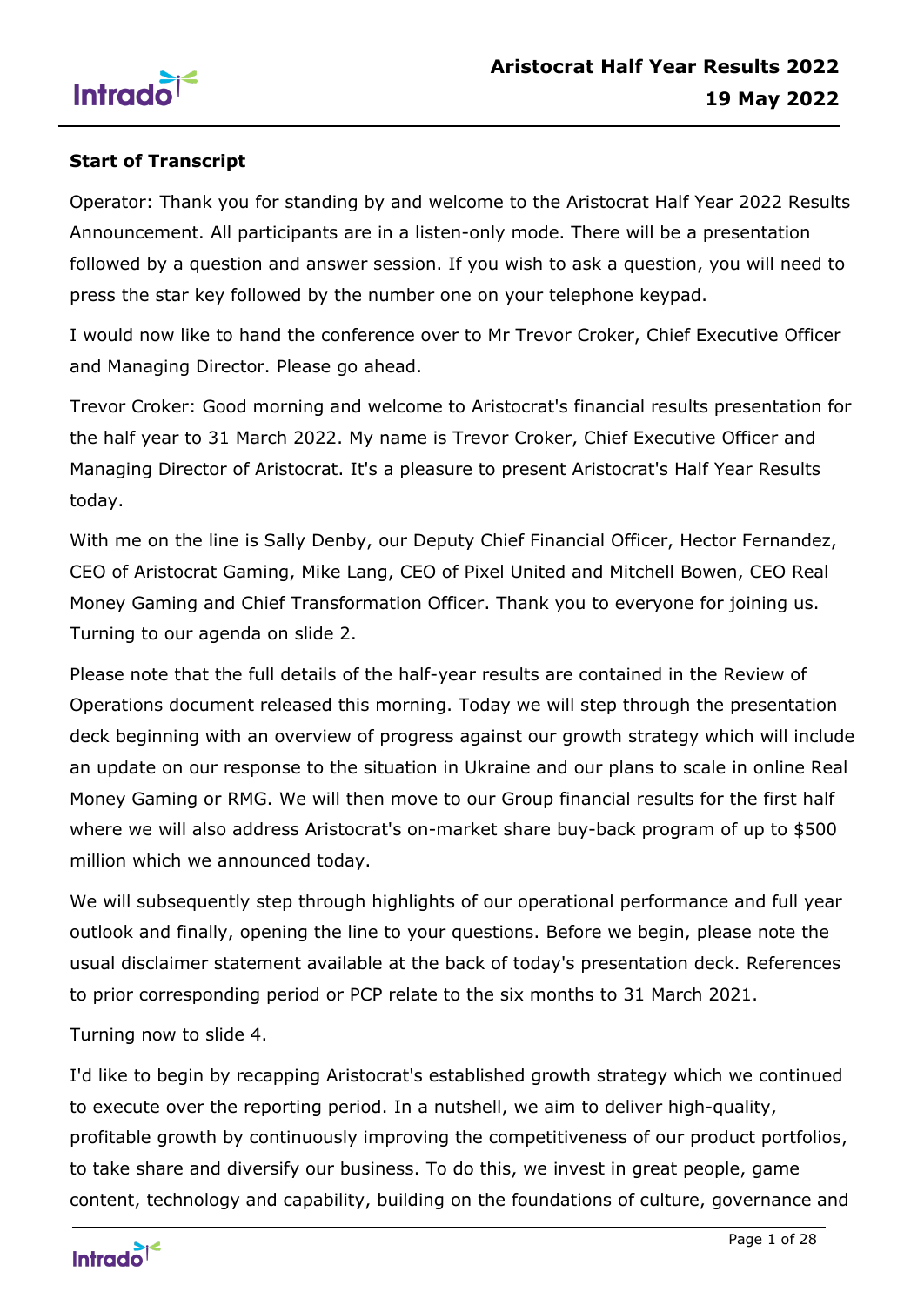

exceptional financial strength. We are also prepared to invest aggressively - both organically and inorganically - to accelerate our progress. The diagram describes our strategy flywheel and the key features of our approach. Today's results demonstrate it remains highly relevant and effective.

Turning to slide 5.

Over the six months to 31 March 2022, we continued to execute our strategy. We delivered further profitable organic growth with above industry performance in key segments and genres driving additional expansion in share. The business has also continued to grow in scale, diversification and resilience. We took further significant steps forward in leadership and capability, while continuing to execute against our ambitious ESG commitments.

Strong cash flow generation and balance sheet strength was also evident over the half with a \$1.3 billion equity raise in October contributing to a total of approximately \$3.3 billion in liquidity as at 31 March.

Turning now to slide 6; addressing our response to the situation in Ukraine during the period.

I have previously spoken about how our strategy helped us make the right choices in response to COVID disruptions over the past two years, particularly with respect to our global Gaming business. We doubled down on strategic strengths, maintaining investment and focus on the long-term. Our response to the terrible situation in Ukraine, which began in the latter part of the reporting period, provides another example of our approach to managing volatility and macro circumstances that are beyond our control. First and foremost, we've acted in line with our values and done the right thing by our people. We have made every effort to enhance the safety and wellbeing of our Ukraine team and their families and we will continue to do so.

Pixel United has worked methodically to address areas of strategic risk and opportunity in a fast and focused way, protecting our people and the business. The choices we made have effectively accelerated the implementation of Pixel United's growth strategy and further grown its scale and resilience. Today, over three-quarters of our approximately 1000 Ukraine staff are set up in safer locations in Ukraine or abroad - a meaningful increase on the two-thirds we reported in March.

Several new office locations have been established in global game talent hubs to support further growth and to accommodate people relocated from Ukraine. Through the incredible

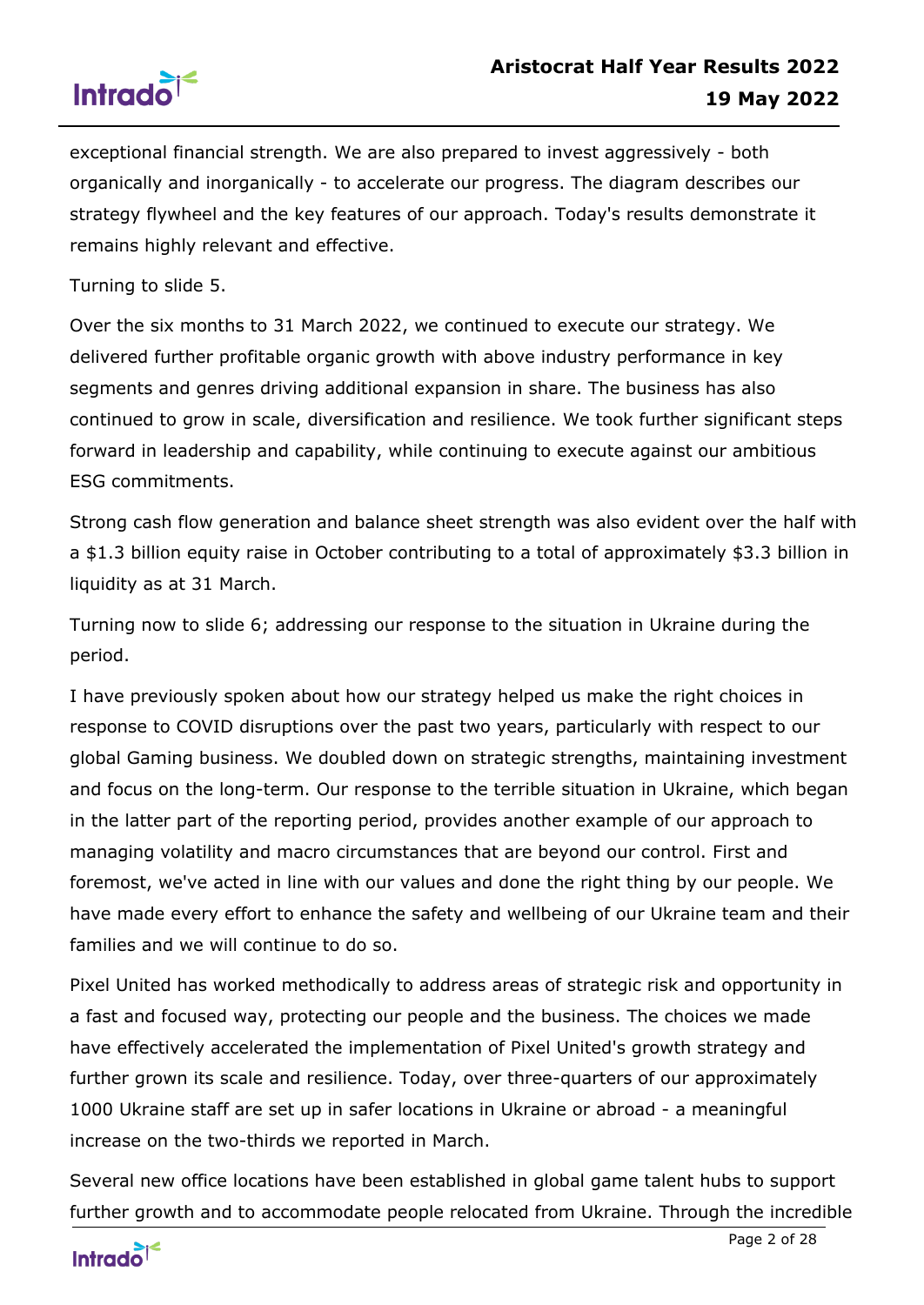

efforts of our people, our Ukraine operations are currently delivering around 70% of preconflict output, with further improvement expected over time. We regard this as an achievement that shows the quality of our people and culture and the effectiveness of our business continuity arrangements.

The work done to leverage additional capacity across Pixel United teams and locations has been exceptionally effective. It has ensured minimal disruption across the portfolio from a content, Live Ops and features perspective, with no material earnings impact on the Pixel United business.

In the context of the imposition of sanctions and the non-viability of continued operations in the country, we suspended our mobile games in Russia and are exiting third party relationships in Russia and Belarus. We are working quickly to find the right approach for our Russia studio team, ensuring our people and business are protected.

While we are unable to comment further at this time, we are confident we will achieve the right outcome in the near term that will secure the future for the *Vikings* game and also ensure a successful worldwide launch of *Magic Wars* in fiscal '23.

This is obviously a complex and dynamic situation but by focusing on what we can control and investing in our strategic drivers, we are confident that we will emerge a stronger and even more resilient business going forward. I could not be more proud of our people and the extraordinary efforts they have brought to bear over the last few months, and I want to take this opportunity to thank them publicly.

I'd now like to turn to slide 7 and address our strategy to scale in the Online RMG segment which has been a significant focus over the reporting period. To recap, the global online RMG segment is comprised of i-Gaming, online sports betting and i-Lotteries. Online RMG represents an estimated Total Addressable Market of US\$70 billion globally and is predicted to grow in line with broader consumer and technology trends, together with the regulation of additional jurisdictions.

Scaling in online RMG is a logical growth and diversification opportunity that is highly complementary both to Aristocrat's Gaming and Free-to-Play mobile businesses. It provides another channel for the distribution of our world-leading content. It leverages our strengths, including our proven ability to attack attractive adjacencies through strong investment and effective operational execution.

We've said that our first focus will be in North America given the scale of the opportunity, together with Aristocrat's deep customer and regulator relationships and the resonance of

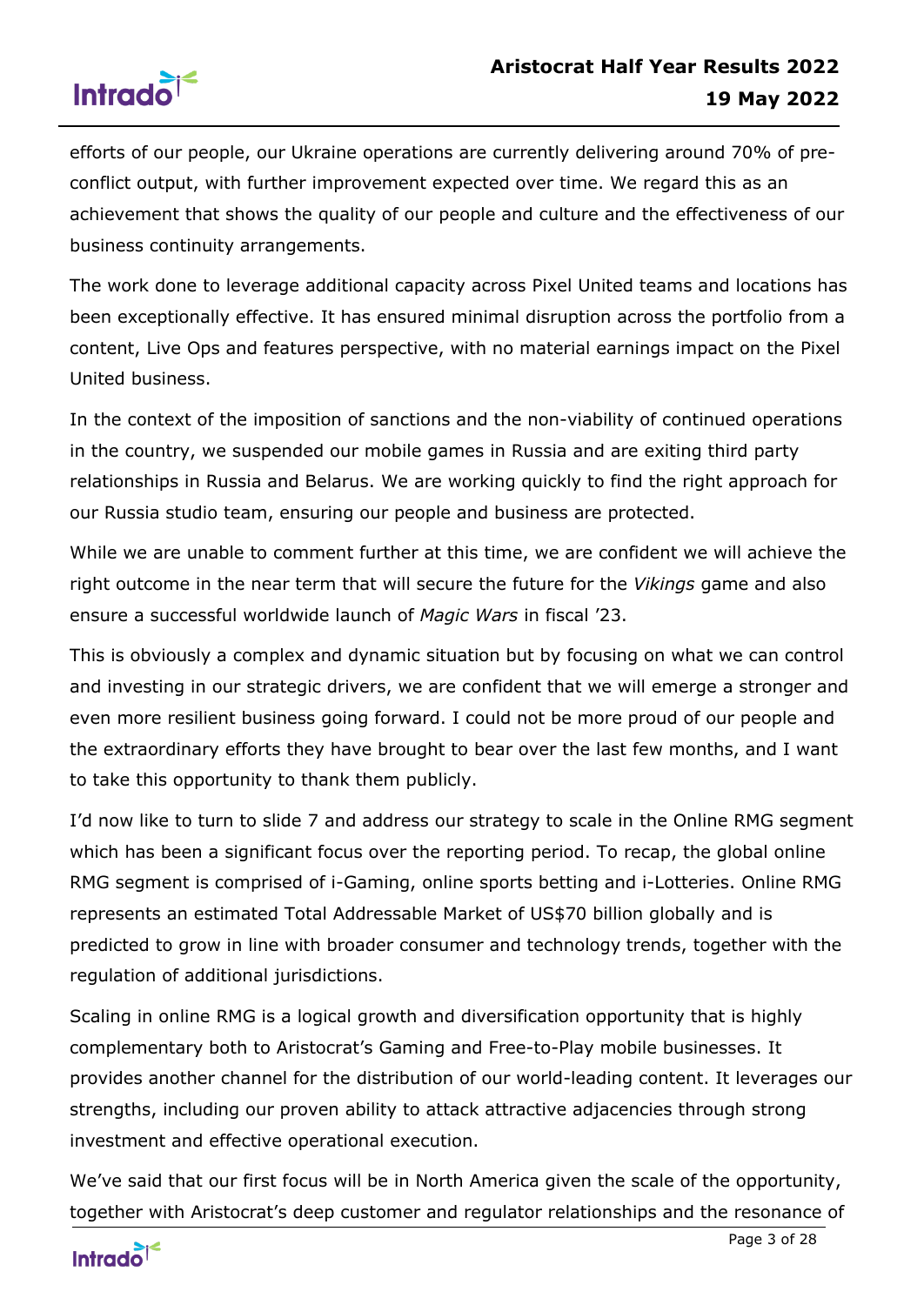

our premium content in the market. i-Gaming - both tables and slots - is currently legal and operational in six states of the Union, with expectations of significant growth over time.

Over recent months, Aristocrat has accelerated our build and buy strategy to scale online RMG to be a third operational engine of our business, alongside Aristocrat Gaming and Pixel United. The new business has crystallised its objectives and is implementing its plans at full pace.

Our ambition is to ultimately be the leading gaming platform within the global online RMG industry. This mindset guides our approach which is to take a portfolio view, anchored in product strategy, led by premium slots content and strong IP. We are also proceeding on the basis of clear and high-quality commercial execution strategies to deliver feature-rich, frictionless and scalable technology architecture.

Also key is the building of an independent organisational model with an entrepreneurial mentality and nimble operations that attract and engage top talent internally and externally.

In the medium term we are targeting a significant share of the US i-Gaming market as measured by net gaming revenue over the next five years, growing to penetrate at least 70% of regulated jurisdictions across North America. Over time, and as our long term ambition makes clear, we see significant additional opportunities in verticals beyond i-Gaming and beyond North America.

Increasing organic investment in product and technology will be required. This is the build component of our plan. By the end of calendar 2022, Aristocrat will have i-Gaming products with two major customers in two jurisdictions in the US, increasing to three jurisdictions by January 2023. This represents half of the currently regulated i-Gaming jurisdictions in the US.

Customers will be able to offer their patrons the opportunity to play Aristocrat slots on their mobile devices via customers' online casino apps. We'll be investing to refine our offer, broaden feature sets and expand our presence in terms of customers and jurisdictions in the period ahead. D&D investment behind the online RMG business will be reflected in the spend over the 2022 fiscal full year, which we expect to be modestly above our historical range of 11% to 12% of revenue.

Simultaneously, we are accelerating assessment of buy options to add key capability and technology where we can achieve this faster and at better scale inorganically, consistent

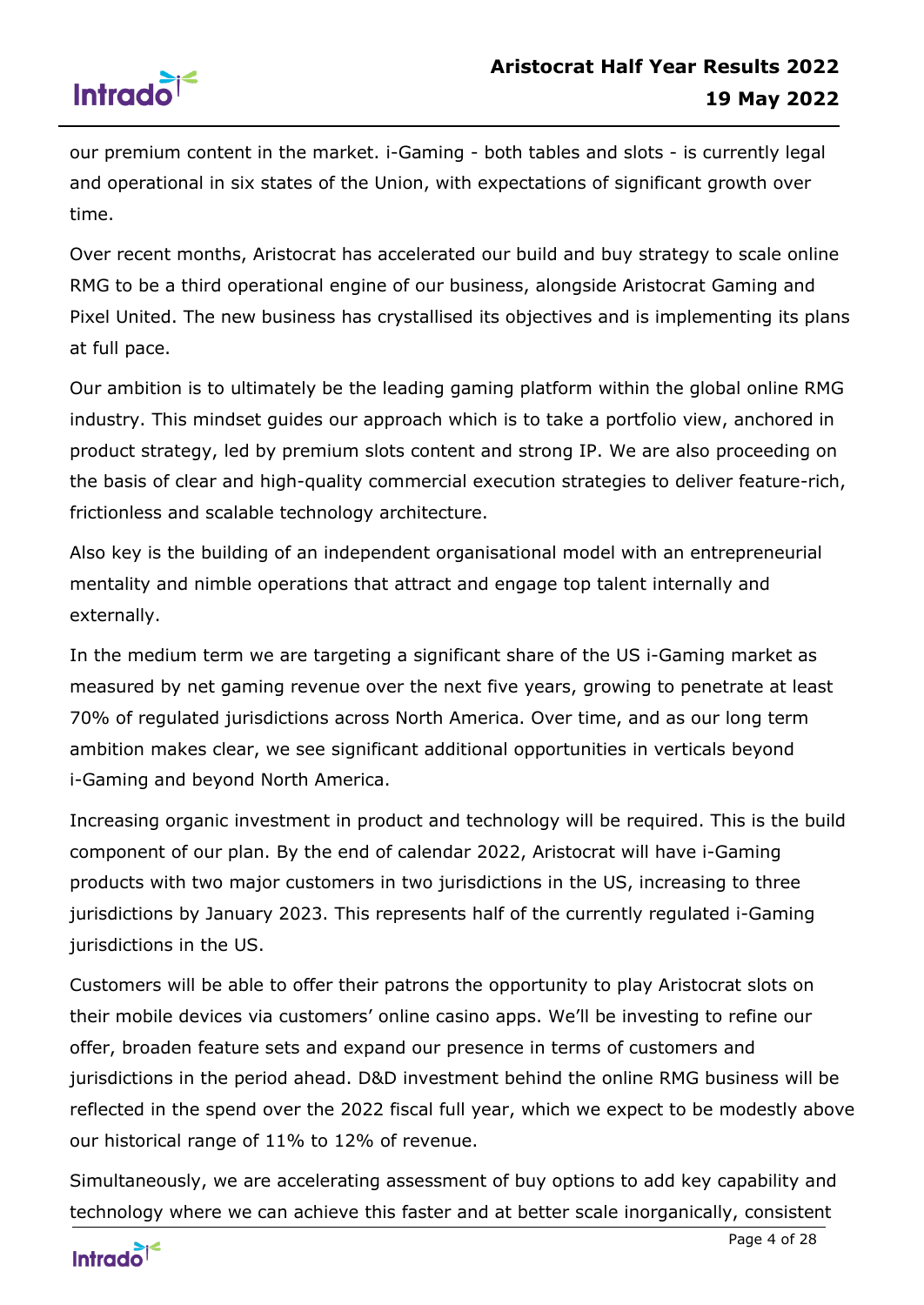

with our disciplined M&A criteria. We have a clear line of sight over our priorities and our options.

From the first half of fiscal 2023, we will also report operational highlights from this business separately in our market disclosures. We are focused and energised on the task ahead and look forward to further adding to the Group's growth momentum and diversification as we accelerate our build and buy strategy.

Before moving to highlights of the financial result for the period, I'd like to say a few words on our sustainability strategy and the progress we've made over the six months to 31 March 2022 on slide 8.

Aristocrat also continued to make progress across its material environmental, social and governance priorities, consistent with our commitment to delivering sustainable, long term performance. Over the period, high levels of employee engagement were maintained globally. The business also built an environmental management system to build data capability to support our adoption of a Group-wide, science-based emission reduction target by the end of 2023 calendar year.

Aristocrat continued to invest in responsible gameplay initiatives with the Australian-first trial of Aristocrat cashless gaming technology, set to begin in New South Wales imminently, in partnership with the government, the regulator and our customer.

Further exploration of new tools and functionality has been undertaken by dedicated teams within our Gaming and Pixel United businesses with more investment in expanding our global RG team. We look forward to releasing further detailed disclosures and information on our progress over the 2022 fiscal full year in November, in line with our normal practice.

Turning to slide 10; over the six months to 31 March 2022, Aristocrat delivered normalised profit after tax and before amortisation of acquired intangibles, or NPATA, of \$580 million. This represents an increase of 41% in reported terms and 37% in constant currency, compared to the PCP. Revenue increased 23% to over \$2.7 billion.

On a constant currency basis, revenue was 20% higher than the prior corresponding period, driven by outstanding performance in Gaming Operations and Outright Sales supported by robust portfolio performance from Pixel United. This was achieved despite mixed operating conditions and challenges, including the outbreak of hostilities in Ukraine in February 2022 and industry-wide moderation in overall mobile game demand post-COVID and ongoing global supply chain disruptions.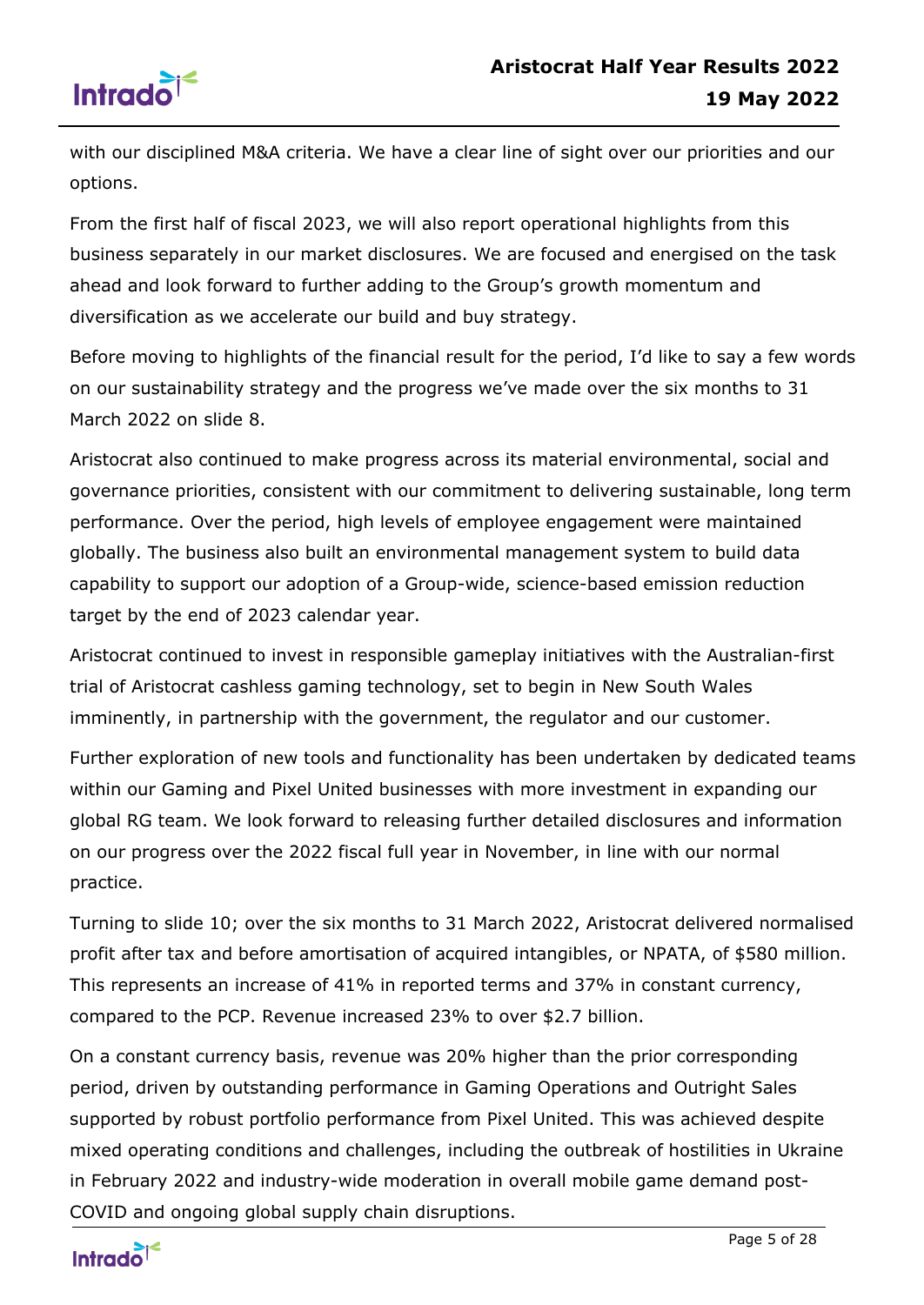



Earnings before interest, tax, depreciation and amortisation, or EBITDA, was over 30% higher than the PCP at approximately \$970 million. Operating cash flow of \$502 million was 42% higher than the PCP, reflecting strong business performance and underlying cash flow generation capability. The Group's balance sheet also remained extremely strong.

The Directors have authorised a fully franked dividend of \$0.26 per share, or \$173.7 million in respect to the period ended 31 March 2022. The record date will be 27 May 2022 and the payment date will be 1 July 2022.

I'll now provide further details of our Group result and also address capital management and today's announcement of an on-market share buy-back program.

Slide 11 sets out the composition of Aristocrat's reported NPATA performance of \$580 million normalised for significant items and compared to the PCP.

As I mentioned, the result is 41% above profit performance for the six months to 31 March 2021. It is also 37% above the pre-COVID half year 2019 NPATA result, reflecting a strong recovery in the Americas and ANZ Gaming markets and further growth in Pixel United.

In Gaming, the Americas business delivered a \$174.7 million increase in post-tax profit, driven by our double digit expansion in Aristocrat's premium Gaming Operations footprint to over 56,000 units, combined with a strong 18% increase in fee per day to US\$55.75.

In addition, a 78% increase in Outright Sales revenue reflected increased customer capital availability, increased penetration of our Portrait cabinets as well as our successful expansion into strategic adjacencies in North America.

The ANZ business grew post-tax earnings by \$4.4 million supported by the launch of *MarsX* cabinet and high performing game portfolio, despite the impact of extreme weather and mandated venue closures in key markets across the period.

The International Class III business grew post- tax earnings by \$28.7 million due to large openings in the Philippines as Asian and European markets continued to emerge slowly post-COVID lockdowns.

Pixel United delivered post-tax earnings growth of \$9.5 million driven by strong performance in Social Casino games, including *Lightning Link* and *Cashman Casino* and continued momentum in *RAID: Shadow Legends*.

Costs associated with the proposed Playtech transaction increased interest expense and continued strong investment in strategic capabilities grew Corporate and other costs by \$20.8 million post tax.

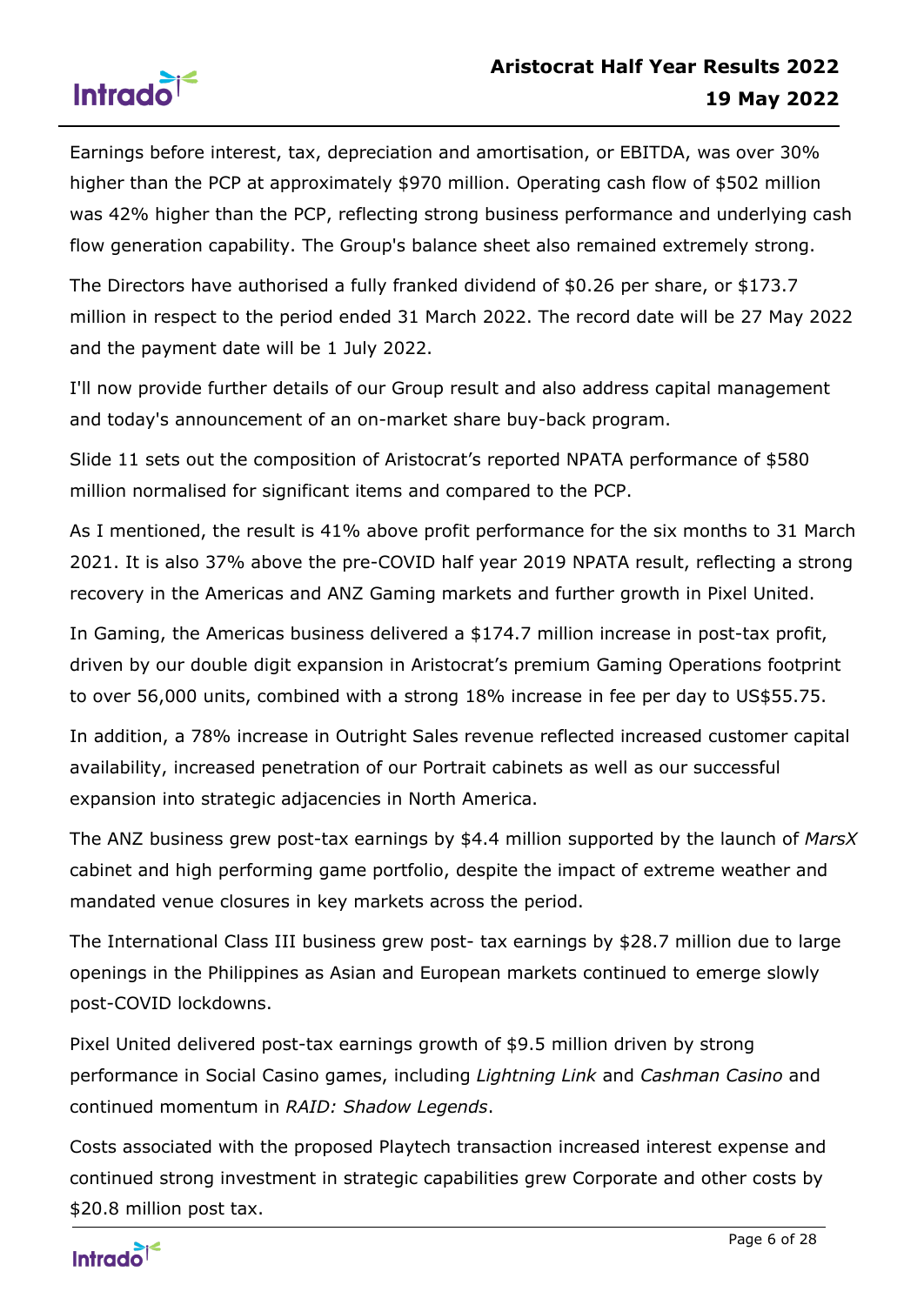

Investments in talent and technology, including to scale in online RMG, increased over the period and remained at industry leading levels. Finally, foreign exchange positively impacted the result by \$18.5 million.

Turning now to slide 12. Operating cash flow increased 42% to \$502 million compared to the prior corresponding period, reflecting business performance and underlying cashflow generation capability.

The change in net working capital in the period reflects the reduction in payables and the decision to increase inventory levels in response to COVID-driven supply chain disruptions. Interest and tax expense increased 71%, reflecting the higher tax payments due to improved business performance, timing of tax payments and increased funding costs associated with proposed Playtech transaction.

Capital expenditure of \$131 million in the half relates primarily to the investment in hardware to support continued growth in the Americas Gaming Operations installed base, in line with our strategy.

The major financing activities undertaken by Aristocrat in the period included the \$683 million repayment of Term Loan B debt and the \$1.3 billion equity raising referenced earlier.

Turning now to capital investment priorities, balance sheet and liquidity in more detail on slide 13. Aristocrat continues to focus its capital allocation on driving organic growth and investing in M&A opportunities to accelerate the implementation of its long term growth strategy, in line with our rigorous investment criteria.

Over the reporting period, we committed \$313 million in D&D to further strengthen our product portfolios, representing 11% of Group revenue and within our 11% to 12% target range. We also invested US\$262 million in UA to drive mobile portfolio performance, representing 28% of Pixel United revenue within our 26% to 29% target range. Finally, we invested \$131 million in capex as previously noted.

Notwithstanding this investment, business performance over the period drove continued strong excess cash flow, post dividends and de-leveraging. Following the equity raise in October 2021 Aristocrat's leverage has continued to trend below its historical range. Aristocrat currently has net cash of \$524 million representing a net cash to EBITDA leverage ratio of 0.3x.

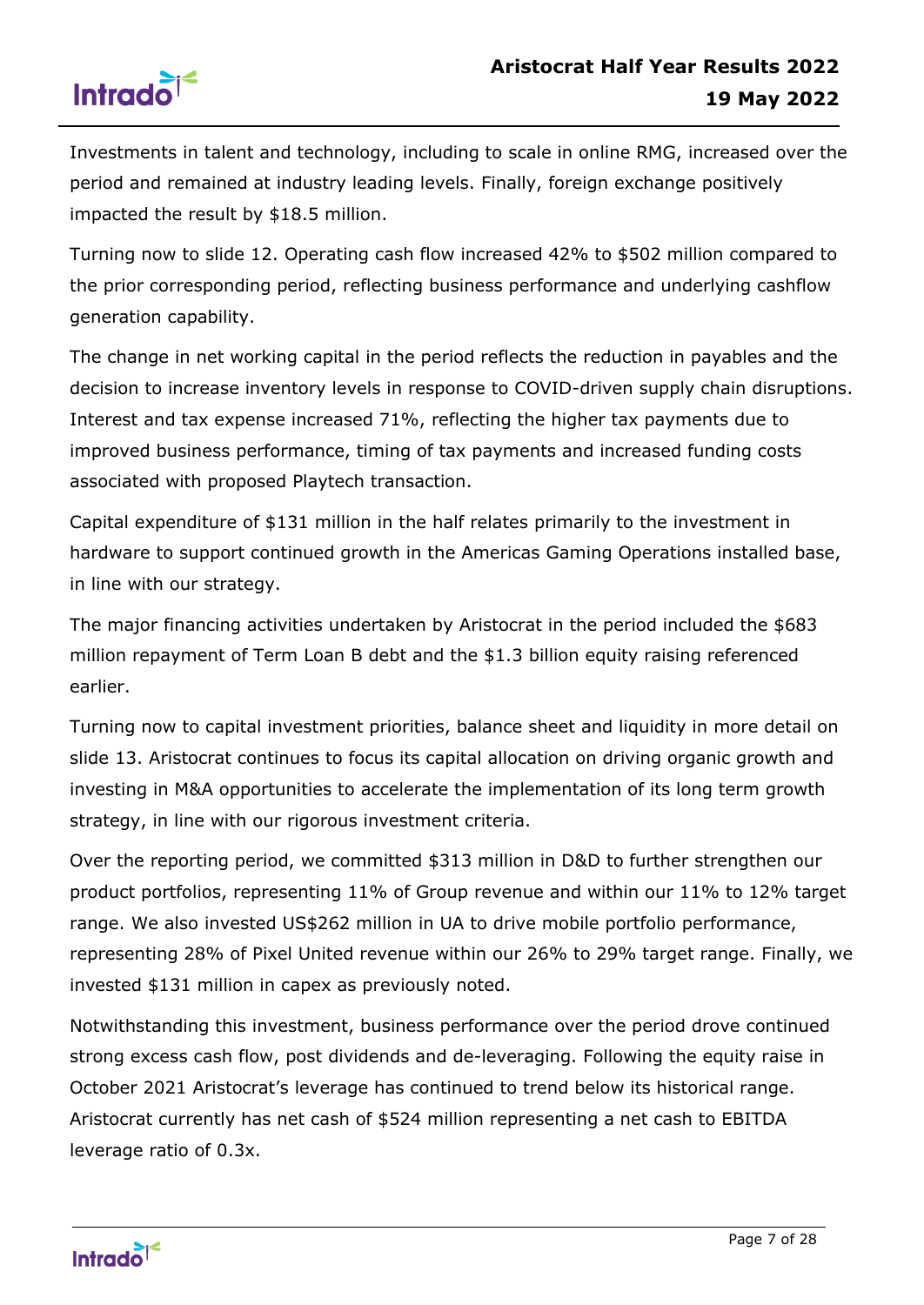

This provides the opportunity to continue to invest strongly in growth initiatives, including a build and buy strategy to scale online RMG, while also returning cash to shareholders.

We are therefore pleased to announce a new on-market share buyback program that in addition to our existing discretionary dividend policy will be an ongoing component of our established capital allocation framework. The on-market share buyback program of up to \$500 million will be conducted on an opportunistic basis subject to our leverage profile and market conditions.

The program will enhance flexibility to our capital management framework and maximise shareholder returns while retaining our capacity to pursue organic and inorganic initiatives consistent with our growth strategy.

We also took the opportunity to successfully refinance our debt facilities, which further diversifies our capital structure and enhances our scope to continue to invest strongly for growth. New debt facilities were supported by existing and new investors with closing and funding expected to occur by the end of this month.

Our debt is competitively priced, with new facilities priced at a weighted average cost of SOFR plus 150 basis points. During the period Aristocrat also maintained its credit ratings.

This completes the overview of the Group results. I'll now step through operational performance for the six months to 31 March 2022 and the outlook for the remainder of this financial year.

Turning first to the operational performance of Aristocrat Gaming business on slide 15. Just a reminder that further segment performance details are provided in the appendix to this presentation. Gaming segment revenue and profit grew over 38% and 60% respectively reflecting continued penetration of high performing games and cabinets, particularly in the Americas and in ANZ.

In local currency Americas profit increased over 55% to more than US\$482 million, driven by growth in the Class III premium and Class II Gaming Operations footprint. The business grew share across key segments and significantly expanded margins, reflecting growth in gaming operations of more than 5,500 units to over 56,000 units in total.

The business' decision to retain significant inventory despite COVID disruptions in the prior year also mitigated substantial supply chain cost increases during the period. Over the full year however, we are expecting increased supply chain costs to have some impact on

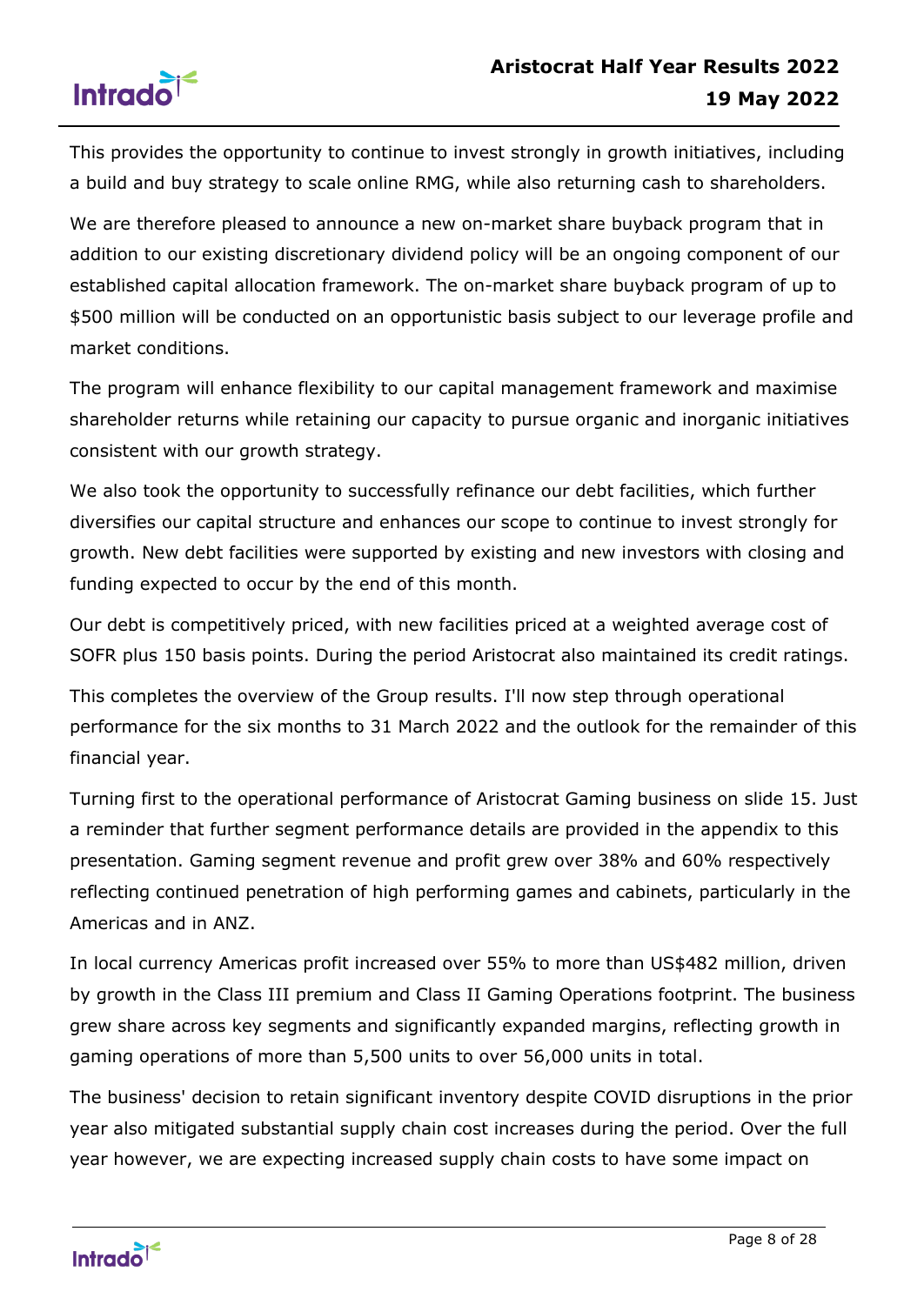

margins, notwithstanding ongoing active management and mitigation of costs where possible.

Aristocrat's Class III premium install base grew 18% to 29,513 units with continued penetration of leading hardware and configurations and high performing game titles. Almost all machines were switched on in customer venues that were open at 31 March 2022 as pandemic restrictions were further eased across North America.

On a combined and unadjusted basis the average Class II and Class III fee per day increased 18% as previously noted. For the six months to 31 March 2022, Aristocrat games averaged 18 of the top performing 25 games in the Premium Leased segment and 10 of the top 25 games in the wide area progressive segment according to industry data again demonstrating exceptional portfolio strength.

North America outright sales revenue increased 78% with volumes up over 4,700 units compared to the PCP, driven by growth in customer capital commitments and penetration of new hardware along with growth in adjacencies. This comprised expansions in the VLT Canada, VLT Illinois, VLT Oregon and Washington CDS segments.

Aristocrat also entered the Kentucky Historic Horse Racing (HHR) segment in the period and is poised to enter the New York Lottery market in the second half of 2022. The business also launched cashless functionality in the half, with the Oasis Wallet now live in 13 Boyd properties across multiple US states and with more installations planned.

In ANZ, revenue increased by 6.5% to over \$222 million in constant currency, compared to the prior corresponding period, while overall profit increased by almost 7% to \$90.8 million. Margins increased by 0.2 percentage points to 40.8% due to favourable product mix in the reporting period. Average cabinet selling price also increased, driven by continued penetration of the recently released *MarsX* cabinet across all markets. The business maintained its market leading ship share across the reporting period off the back of continued strength of the product portfolio.

In summary, the global Gaming business delivered another high quality performance in the reporting period driven by exceptional cabinet and game portfolios, customer partnerships and effective commercial execution.

The Gaming business has entered the second half of the fiscal year with excellent momentum and is well placed to extend its market-leading positions in Gaming Operations and sustainable share growth in Outright Sales markets globally.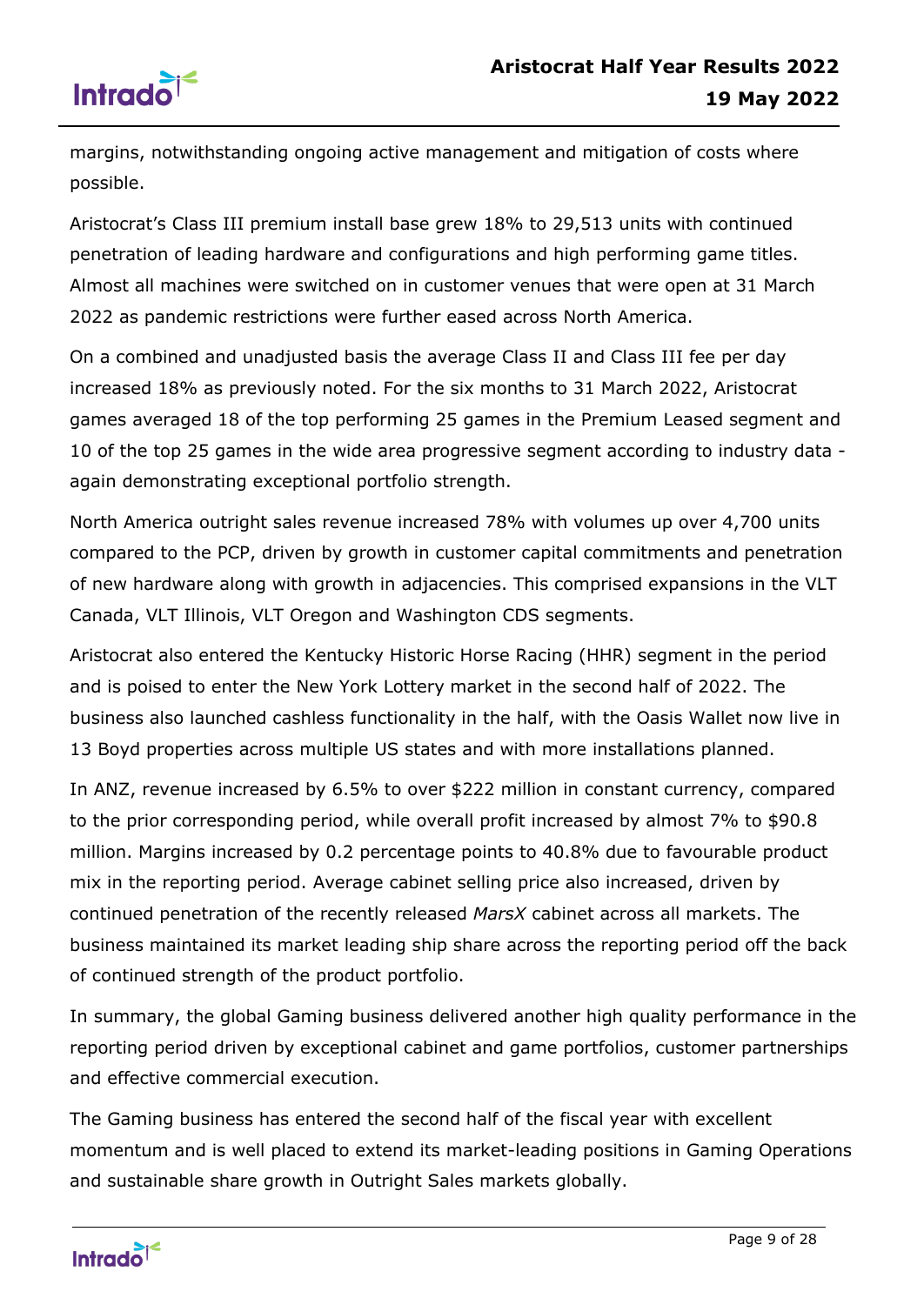

Now to Pixel United on slide 16 and I note that the figures on this slide are in US dollars. Aristocrat's focus is on maximising long term profitability across our expanding portfolio of world-class evergreen franchises in attractive genres, supported by high quality legacy titles.

Pixel United delivered a successful six months to 31 March 2022, achieving robust top and bottom line growth, continuing to take share and maintaining strong portfolio momentum despite cycling an exceptionally strong PCP.

Seven of the top 100 mobile games in the US over the 12 months to 31 March were Pixel United titles. The business retained its number one position in the social slots and squad RPG genres and its number two position in casual merge.

Bookings grew 5.8% off the back of investments in Live Ops, new features and content, while revenue was up 6.4% and profit increased 3.2% to US\$311 million compared to the PCP. Profit performance reflected effective and dynamic UA allocation along with an increased contribution from the proprietary, commission-free platform Plarium Play.

Plarium Play accounted for around 27% of total Plarium revenues over the period, up from around 20% at the 2021 fiscal full year. More generally off-platform revenues are an increasing focus across all genres in our business. Effective cost management supported this result even as the business absorbed costs related to implementing our business continuity plan in connection with the situation in Ukraine.

From an overall industry perspective we have seen exceptional growth from 2019 to 2021 in the order of 20%+. Industry data suggests a return to a sustainable growth trajectory in the mid-single digits during the reporting period and over the medium term. Regardless of market conditions, Pixel United continues to focus on outperformance and growing our share of key genres.

During the period, the business accelerated execution of its longer term growth strategy, including through strong UA investment as previously noted, as well as continued diversification of marketing cross platforms and channels. Investments were also made to further bolster core game development, operational and leadership capabilities and broaden our presence in key talent markets globally.

Building on the acquisitions of Futureplay and Playsoft in the last 12 months, during the period Pixel United finalised the minority investment in the studio Ultracine, based in Montreal, which is a major game talent hub. Ultracine specialises in the development of fashion and design sim games bringing attractive new genre capabilities to the business.

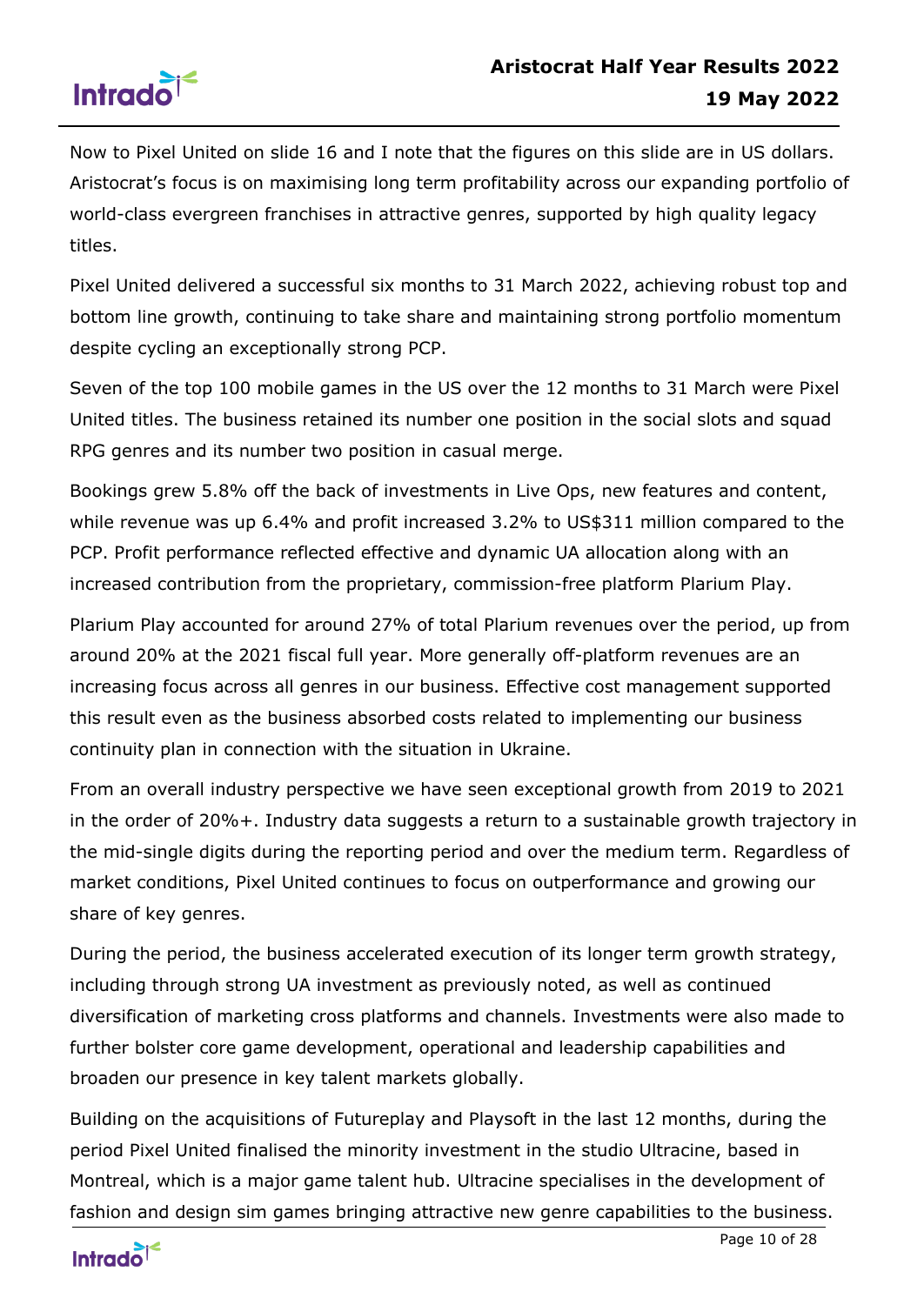

We are consolidating our Social Casino operations previously split across Product Madness and Big Fish under the management of Product Madness. This will ensure maximum momentum and alignment behind our Social Casino growth plans.

The former head of games at Amazon, Larry Plotnick, has been appointed post period end to lead our revitalised Big Fish business, adding to a range of world-class hires as we continue to grow the Pixel United operation.

A drop in DAUs from 6.7 to 5.9 million at 31 March 2022 reflected an ongoing focus on DAU quality. It also reflected our decision to suspend our games in Russia in addition to *EverMerge* stabilising and a relative but anticipated decline in DAU for *Mech Arena: Robot Showdown* following its worldwide launch in August 2021.

The absence of any scheduled worldwide launches in the period also contributed to the lower comp. The focus on DAU quality is reflected in ABPDAU performance which grew 11% or US\$0.08 compared to the PCP, demonstrating strengthening player engagement across the portfolio.

Turning briefly to key genres. The Social Casino segment contributed US\$483 million in bookings in the period, an increase of 10% on the PCP driven mainly by the continued strong growth of *Lightning Link* and *Cashman Casino*, supported by the ongoing performance of *Heart Of Vegas*, *Big Fish Casino* and *Jackpot Magic Slots*. Performance benefited from effective investments in Live Ops, features and new slot content.

The Role-Playing games (RPG), Strategy and Action segments contributed US\$334 million in bookings in the period. This was an increase of 9% on the PCP driven by growth in *RAID: Shadow Legends* as the title moved into profit mode and the contribution of *Mech Arena: Robot Showdown*.

We continue to have great confidence in the potential of this breakout Action game which is due to launch on Plarium Play in the northern summer supported by strong marketing execution. Legacy titles also continued to generate solid revenue and contribute to profitability.

I would also like to make some comments on *RAID* bookings performance in recent months. We are continuing to invest strongly in content, features and Live Ops while moderating UA investment as we move into profit mode for this world-class evergreen title.

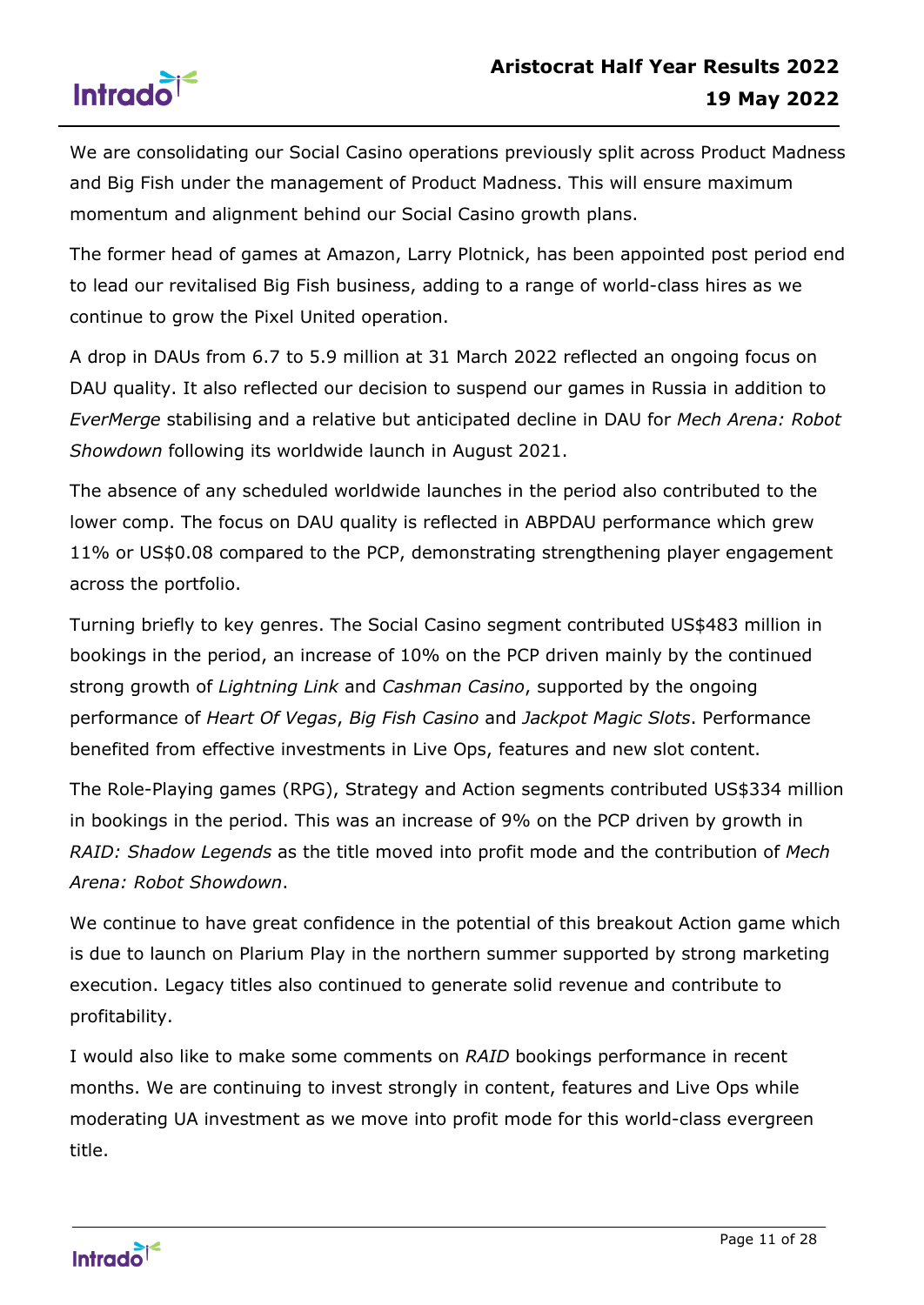

As previously noted, the game is cycling over exceptionally strong prior year performance. In addition, our decision to stop accepting payments from Russia and the fact that our industry data is not capturing Plarium Play bookings are also relevant contributors.

The pullback in *RAID* bookings on a year on year comparison correlates broadly with what has been reported on an industry basis, noting that we have grown share in the genre and the game continues to perform very well.

We are therefore very comfortable with our strategy for *RAID* and the strengthening profit performance. We continue to actively manage the title for maximum lifetime value in the context of our whole portfolio strategy.

Moving finally to the Social Casual segment which delivered US\$135 million in bookings in the period. This represents a decrease of 12% on the PCP due to the maturing of the portfolio, the stabilisation of *EverMerge* after scaling the game successfully over the last two years, and the focus on effective UA investment.

We are excited by the ongoing progress of the mobile business. Looking ahead, one worldwide marketing launch is planned for the final quarter of fiscal 2022. The game, *Merge Gardens*, is a refreshed Futureplay/Plarium title in the merge genre. The worldwide launch of *Magic Wars* has been rescheduled for fiscal 2023 as we finalise the right outcome for our Russia studio as previously referenced.

The new pipeline Social Casino title has also been rescheduled to fiscal 2023. These changes reflect our commitment to ensuring metrics support strong UA investment and will deliver successful launches for key titles.

In terms of the broader pipeline was have over 10 titles in active development for planned launches over the next few years. Going forward we anticipate continued profitable growth in Pixel United with a strong focus on further growing the product pipeline and accelerating our strategic momentum.

Turning now to outlook for fiscal year 2022 on slide 18. Aristocrat plans for continued growth over the full year to 30 September 2022 assuming no material change in economic and industry conditions, reflecting the following factors:

• Continued market leading positions in Gaming Operations, measured by the number of installed machines and fee per day.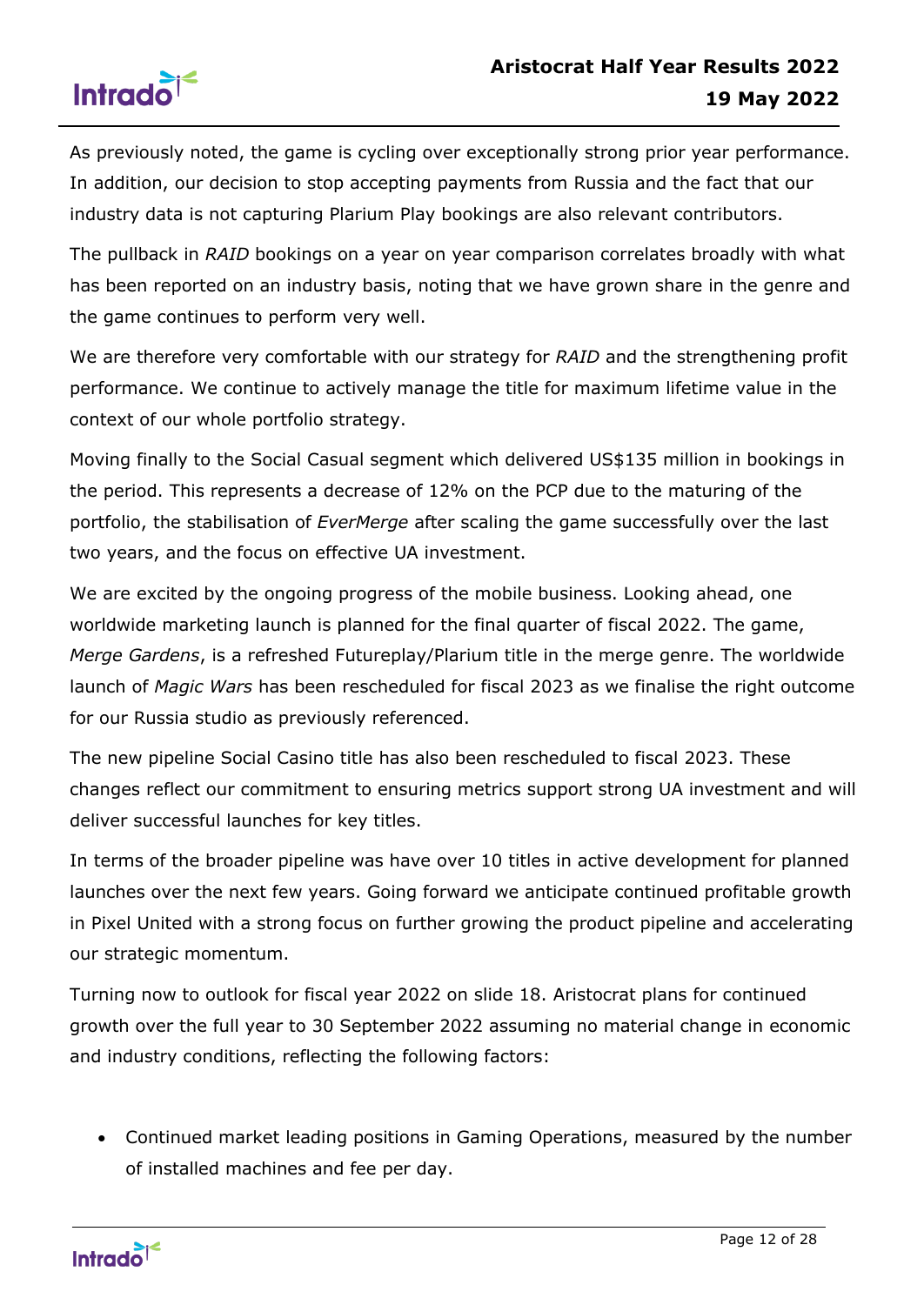



- Sustainable growth in floor share across key Gaming Outright Sales markets globally, including new adjacencies.
- Growth in Pixel United bookings and profitability, with UA spend expected to be at the lower end of the historical range of 26% to 29% of overall Pixel United revenues given rescheduled new game launches.
- Continued D&D investment to drive sustainable long term growth with the investment likely to be modestly above the historic range of 11% to 12% of revenue, and;
- Further investment in core business capability to facilitate ongoing transformation in our scale and velocity and investment to support the RMG strategy.

Non-operating expense assumptions are also set out on the slide, particularly relating to interest expense, amortisation of acquired intangibles and income tax expense.

The Group has entered the second half of the 2022 fiscal year with excellent fundamentals and strong operational momentum. We have deepening resilience, broadening capability and a balance sheet that continues to provide full strategic optionality.

With that I will conclude the formal presentation and hand it back to the moderator to open the line for questions. For the benefit of others on the call, please limit yourself to two questions before re-joining the queue if you wish.

Operator: Thank you. If you wish to ask a question please press star one on your telephone and wait for your name to be announced. If you wish to cancel your request please press star two. If you are on a speakerphone please pick up the handset to ask your question. Your first question comes from Matt Ryan from Barrenjoey. Please go ahead.

Matt Ryan: (Barrenjoey, Analyst) Thank you. I just had a question on the operating leverage that you're getting in North America. I sense from your comments that you're sort of suggesting that a bit of that was from the higher participation balance. But as we can see the outrights grew quite a lot as well. So just curious on what you think drove such a big increase to the margin and how sustainable you think that is going forward.

Trevor Croker: Yes, thanks Matt, appreciate that. I'll make a couple of comments and then Hector Fernandez is here, he can make a couple as well. First of all we took a position early in this period to take a long position on inventory. So we've really focused on making sure that we had the availability and inventory to support our pipeline and supply chain.

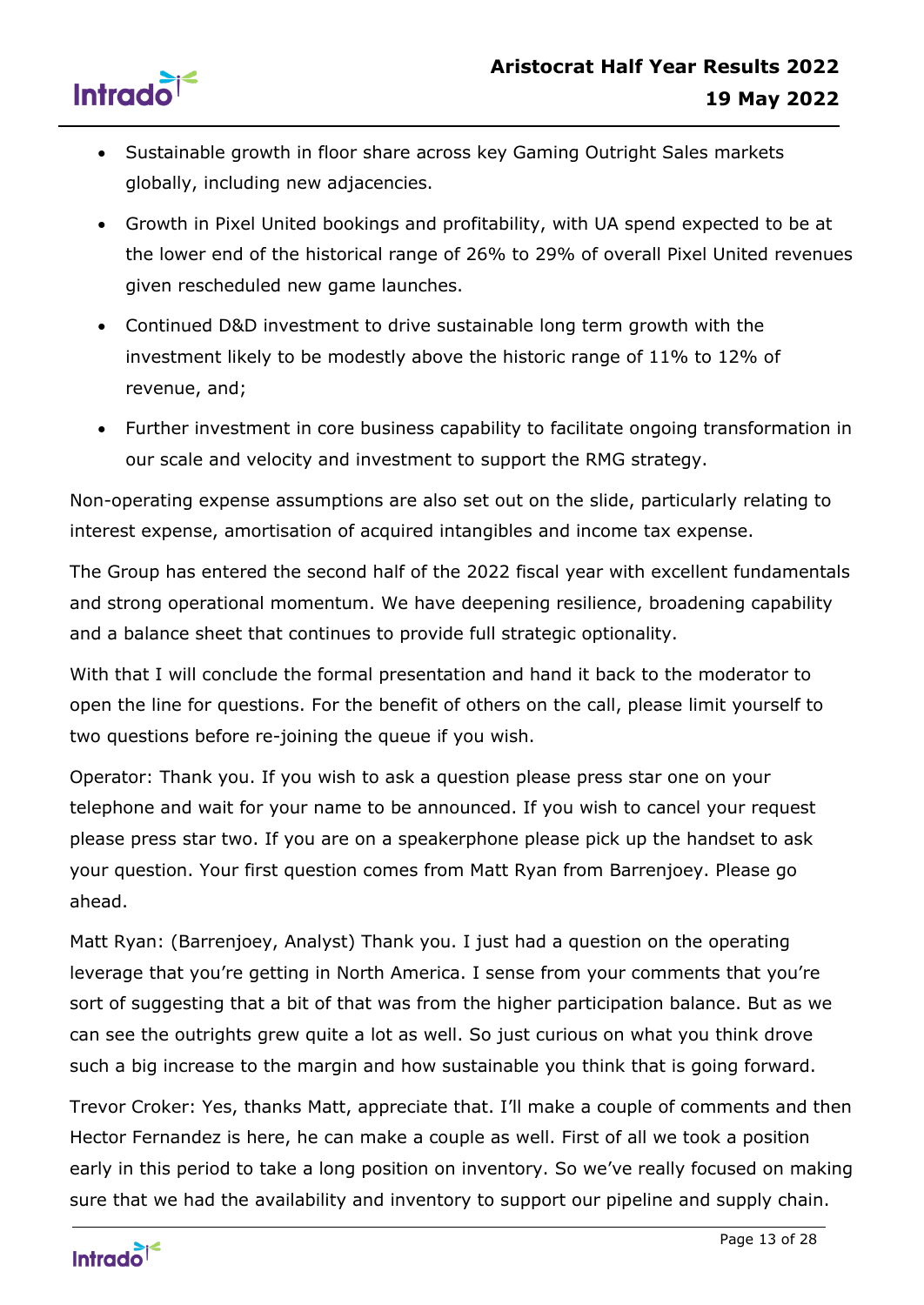

I think there's also a mix component to it as well. So a mix between gaming operations and for sale and then also a mix within for sale, the segments as well. So being some markets are a little bit less profitable than others but it's a balance in the mix from that perspective.

Also strong customer relationships and partnerships that have been built from the post-COVID period as well, that have made our relationships the way that we're working together around driving more value as opposed to just on price from a gaming point of view.

I think the other point there is when you've got a portfolio as strong as we have in games, you have cabinet leverage coming through with the new cabinets and new hardware coming through, it has been well received in the marketplace. But Hector, you might just add some extra comments.

Hector Fernandez: Yes, thank you Trevor. Thank you Matt for the question. I mean definitely, to reiterate some of those things that Trevor talked about, it's really that investment in D&D that we continued throughout the COVID period. You would have seen there's an industry report that came out today as well. You see the strong performance of the product continued to be recognised industry-wide.

Obviously we also have continued elevated coin-in levels across the US. You would have seen some public data that GGR continues to be strong despite some of the inflation headwinds we talked about a few months ago.

So overall it's really the quality of the portfolio. It's our ability to place high fee per day product in the marketplace. Quite frankly from a customer point of view as Trevor talked about was the most important element of it, customers are recognising the value that we're delivering to their business overall. Like we talked about a few months ago, far less of a transactional business, much more of a strategic partnership, focused on long term success.

Trevor Croker: So just to round that out Matt, before we close out the question, we do expect to see some increased supply chain costs and logistics impacts in the second half which will put a little bit more pressure on margins in the second half as well.

Matt Ryan: (Barrenjoey, Analyst) Thank you. Maybe a question for Trevor or for Mike, I was just curious on the guidance for Pixel United bookings to see growth. I assume that's over the full year.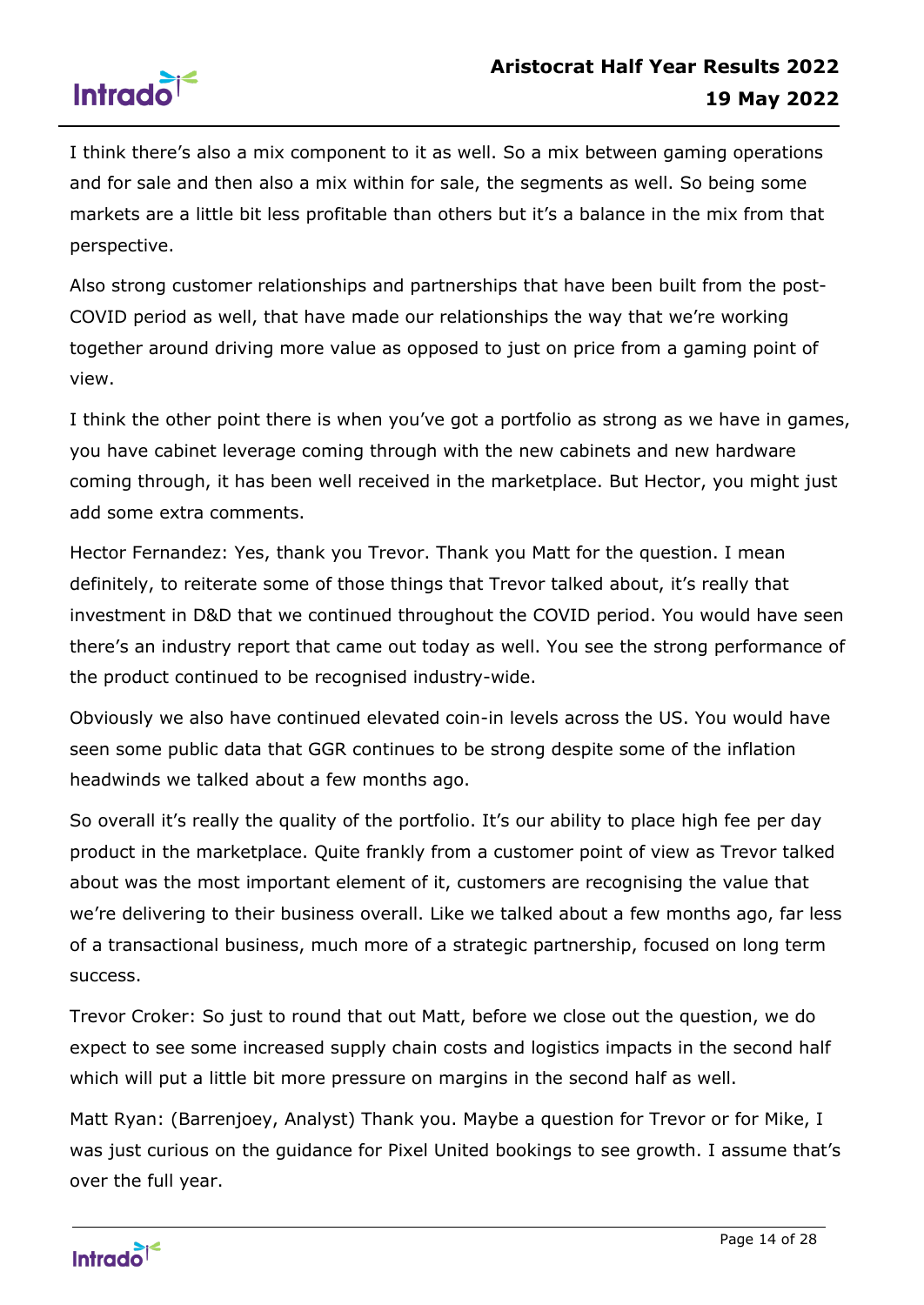

So maybe if you can just dig into what you see changing throughout the remainder of the second half relative to what we've seen in March and April and just any big picture themes that you might be seeing given that it doesn't appear that you're going to see much of a benefit from new launches.

Trevor Croker: Yes, I'll make some comments and then Mike can probably dig into some of the relative performance of the sub-genre there, us versus the market. I think first of all we've spoken about the COVID bump that we had anticipated and have seen flow through from 2020 to now. The 12 months to March 2022 is still 37% above the period to 2020. So it's still strong growth on a year on year basis. It's still a relatively large market.

We continue to believe that there's growth in that market. We don't believe that this is a systemic decline for the balance of year. There was some softness in Q2 across the whole marketplace. But we don't believe that's systemic and we think it's going to normalise in that mid-single digits ratio going forward.

At the same time, in both Squad RPG and in Social Slots we took share which tells you that we grew ahead of the category. We still believe that because of the content and the Live Ops and the features that we're going to be able to continue that for the balance of the year. But Mike you might add some more colour.

Mike Lang: Yes, thanks Trevor. First of all I think the core reason why I believe we will continue to grow is our focus on our franchise products and the Live Ops features and content that we're constantly creating within those products to gain share as Trevor mentioned.

You look at the results we had, we grew Social Casino at 10%, the market was going backwards. RPG, Strategy, Action we grew close to 10%; the market went backwards. I think that's gaining share and really creating a differentiated experience for our consumers that is going to continue to monetise the marketplace.

In regards to the broader question around post-COVID, I think it's really interesting, yet, clearly, you look on a comp basis, it's on top of a very successful year last year. However, relative to our competitors, relative to other digital players - for instance, in digital video streaming or other things that got really big bumps in COVID and then saw this huge drop over this past period - we're still growing. It may not be growing at the rate that - the 30%, 40% we saw in the past, but it still growing and I think that shows not only the strength that we have within our diversified portfolio, but the ongoing demand that there will be in this market.

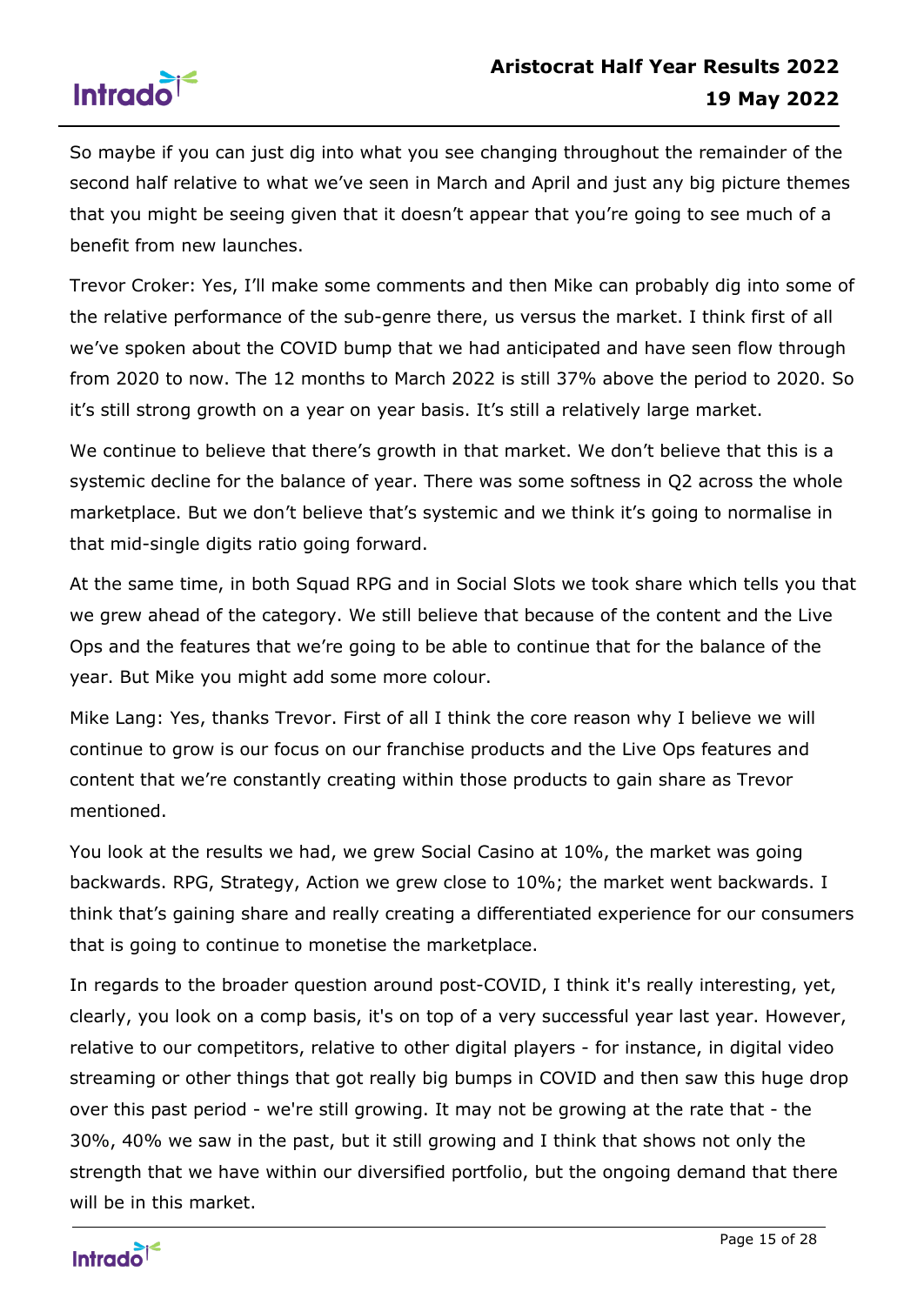

In regards to the pipeline, we still have a game that we are launching this summer, *Merge Gardens*, which we're excited about, coming from our Futureplay acquisition and we think we are very well prepared then after, with the 10-plus games that are in our pipeline, that over time will be able to continue to drive new product like we've done over the last three or four years.

Matt Ryan: (Barrenjoey, Analyst) Thanks.

Trevor Croker: Thanks, Matt.

Operator: Thank you. Your next question comes from Adrian Lemme from Citi, please go ahead.

Adrian Lemme: (Citibank, Analyst) Oh, hi, Trevor. Thanks for taking my question. I just wanted to drill down a little bit on *Mech Arena*. It looks like it's annualising at about \$60 million in bookings so far. Just wanted to understand how the revenues have been growing as you've introduced enhancements like the battle pass and pilots features over the last few months and then, do you see another step change in revenue down the track and how do you plan to get there? Thank you.

Trevor Croker: Yeah, thanks, Adrian. I'll hand it over to Mike. I mean this is our first foray into the Action genre, so we've talked about RPG, Action and Strategy. I believe we are quite well positioned in RPG with the number one game and being able to scale a game like *RAID*, but also build off the legacy of *Vikings*. This is our first entry into Action. It's a more complex genre, but frankly, early signs and early downloads have been exciting from my perspective around the potential of this genre. But that means we've got to keep working on it, both bringing in specific components that are required for Action, but also, developing some of the learnings that we've had from other games that have been successful.

But Mike can give you some context of where we are on the journey with *Mech Arena*.

Mike Lang: So one thing just generally in the Action segment to keep in mind is that the most successful games are the ones that came from the console and had established brands. We're starting out of the gate with no brand whatsoever as we're trying to build that, again, in a genre that we've not operated in which is much different in some ways not only from a product standpoint but a marketing standpoint. It's a much broader audience.

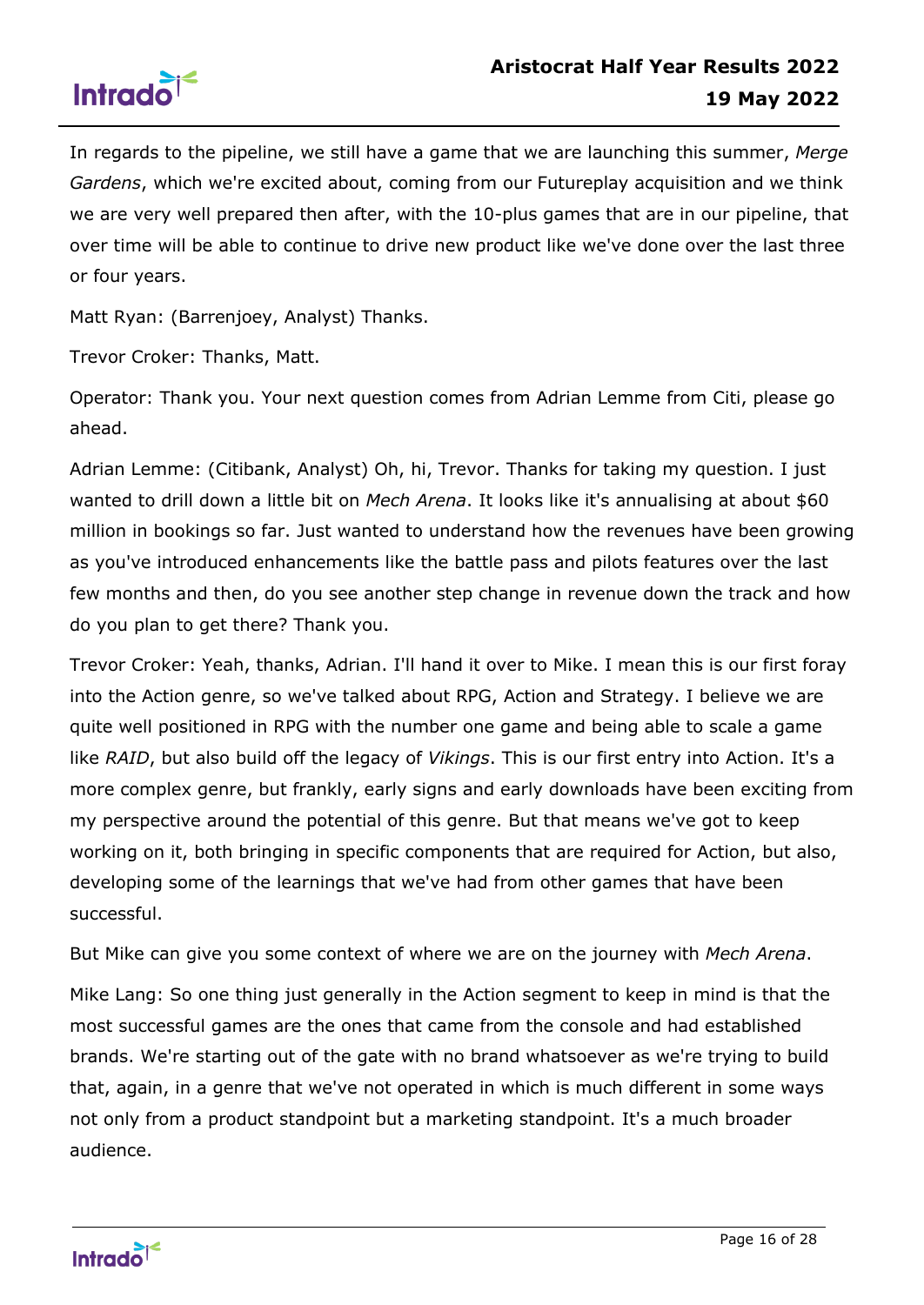

So as a result, I think we are very, very pleased with the results we've had to date. As we look going forward, here are the things that are going to be the potential. The number one is the launch on Plarium Play which we think again will provide us more robust experience for the consumer. Number two, we think there's an advertising opportunity in *Mech Arena* that we're, for the first time within Plarium, leveraging kind of across of the portfolio the expertise we have in our advertising into the Plarium organisation. Three, we've got some innovative marketing campaigns that are going to hit most likely in the Fall.

There's more to come on that we think are a way that - a more unique way to probably scale that game. But again, I do want to set expectations. We all said that the comp here as a first entry into Action, we'd be very pleased to have a game over \$100 million in revenue and we're still on target on an annualised basis and that's still our goal as we look at this game going forward.

Adrian Lemme: (Citibank, Analyst) Thanks very much, that's very helpful. If I could ask a second question, please? Just trying to understand the profile for International Class III leading into the pandemic, the earnings trajectory was sort of down in the sort of few years leading into that and it's having a good recovery at the moment. But, just wanted to understand how you see this recovery playing out? Is FY19 profitability a reasonable target for it to get to or has something else changed in the business, please?

Trevor Croker: Yeah, I think I'll hand to Hector, but I think the opening comment there, Adrian, is that these are a number of global markets that are reopening at different paces post-COVID and having different opening both times and regulations that come around from it. But Hector will give you some context as to how it looks for the half, but also some supports on what it looks like going forward.

Hector Fernandez: Yeah, thank you, Trevor. Thank you, Adrian. Really when you look at the international market like Trevor talked about, you almost have to look at country by country, region by region. So if you start off in obviously Europe in the EMEA business, it was open - close - open - close as different kind of variants of COVID swept through the area and so we've been very pleased what we have seen as more of the countries have opened up. The vast majority of our product is on now in the EMEA region and we're starting to see very positive signs of that recovery happening.

If you look at Asia specifically, Macau still remains relatively closed. It's a very evolving situation. It's very fluid as all of us have read in the news. Therefore, we continue to watch that market. If you look at other parts of Asia, that has vastly reopened at a faster rate

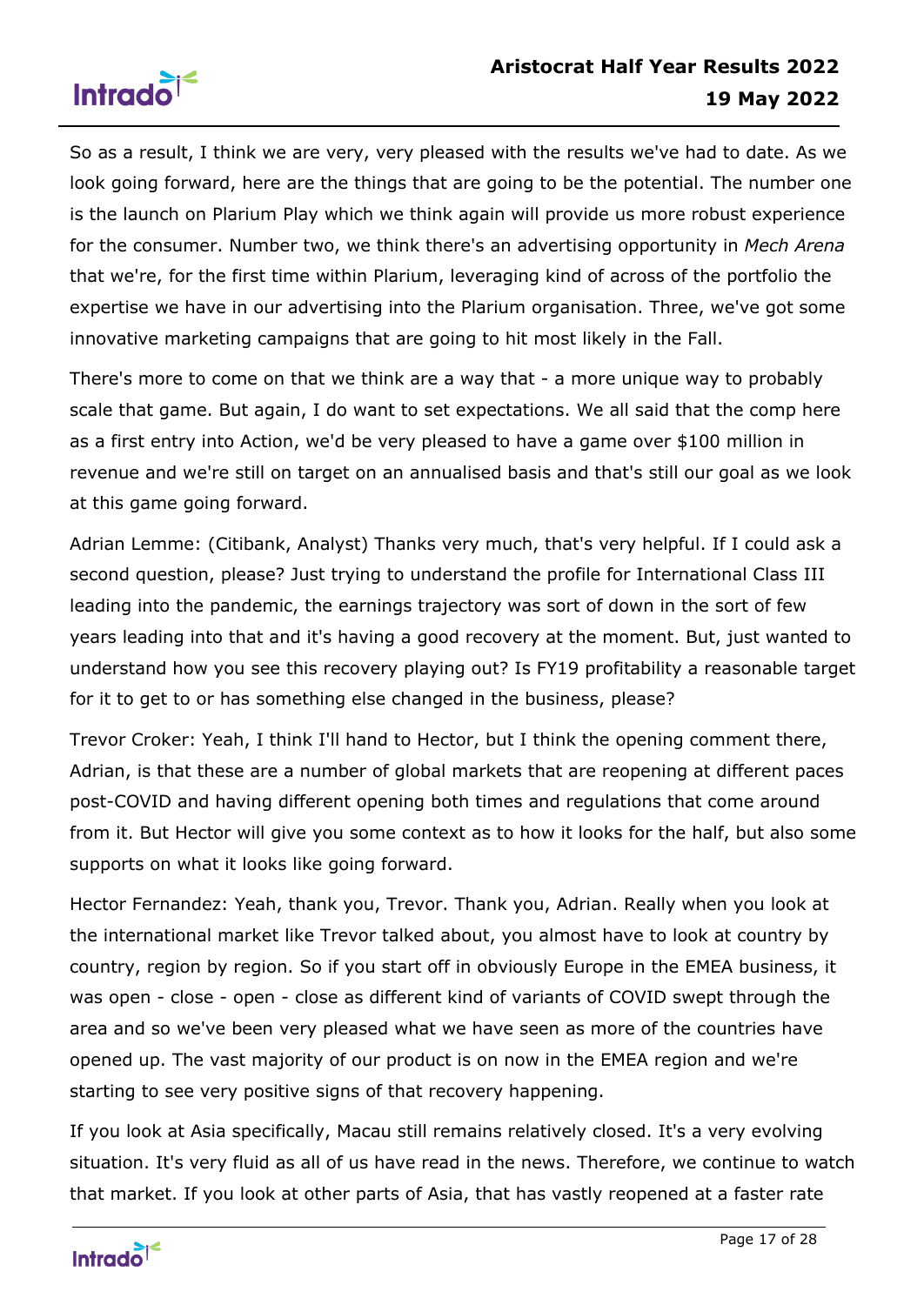



than Macau and as new openings and expansions have happened, we have seized on that opportunity to place our product there. So we remain bullish on the international markets relative to the overall opportunity, but it is a bit bumpier than the US that has remained once it opened back up - remained largely open.

Trevor Croker: But I think, Adrian, the key point in the half that drove the large step-up was the new openings in the Philippines; the two large new openings in the Philippines.

Adrian Lemme: (Citibank, Analyst) Yeah, understood. Thanks very much.

Trevor Croker: Thanks, Adrian.

Operator: Thank you. Your next question comes from Desmond Tsao from Goldman Sachs. Please go ahead.

Desmond Tsao: (Goldman Sachs, Analyst) Oh, hi, Trevor. My first question is just on the land-based side of the business, again sort of maybe sticking with outright sales which was obviously a really strong performance in the half. I'm keen to just get your thoughts around the split, in particular, that contribution in the half from some of the new adjacencies that you entered. I'm sort of trying to tie that back into a comment that you made around mix shift across outright sales and perhaps maybe the opportunity heading into the second half as well from some of these new adjacencies that you guys are about to enter into.

Trevor Croker: I'll give you some context for the half and then Hector can talk to the forward position. About 25% of the for sale numbers for the half were in adjacencies, so the key adjacencies that were successful during that period of time were Illinois, continuing to build out Illinois, and Washington CDS. A couple have continued to improve our performance in the area some of the Ovation product as well. For the second half, Hector might talk to the new adjacencies that we're talking about entering being HHR and New York Lotteries.

Hector Fernandez: Yes, thank you Trevor and Des, just to reiterate Trevor's point, we are starting to see traction in these new adjacencies. We have been talking about the need to continue to expand the total addressable market and where we play and we believe given our content portfolio and the performance in other segments that we could be successful there. So, the VLTs have really come up strong for us, particularly the Illinois market where we have taken some significant share there.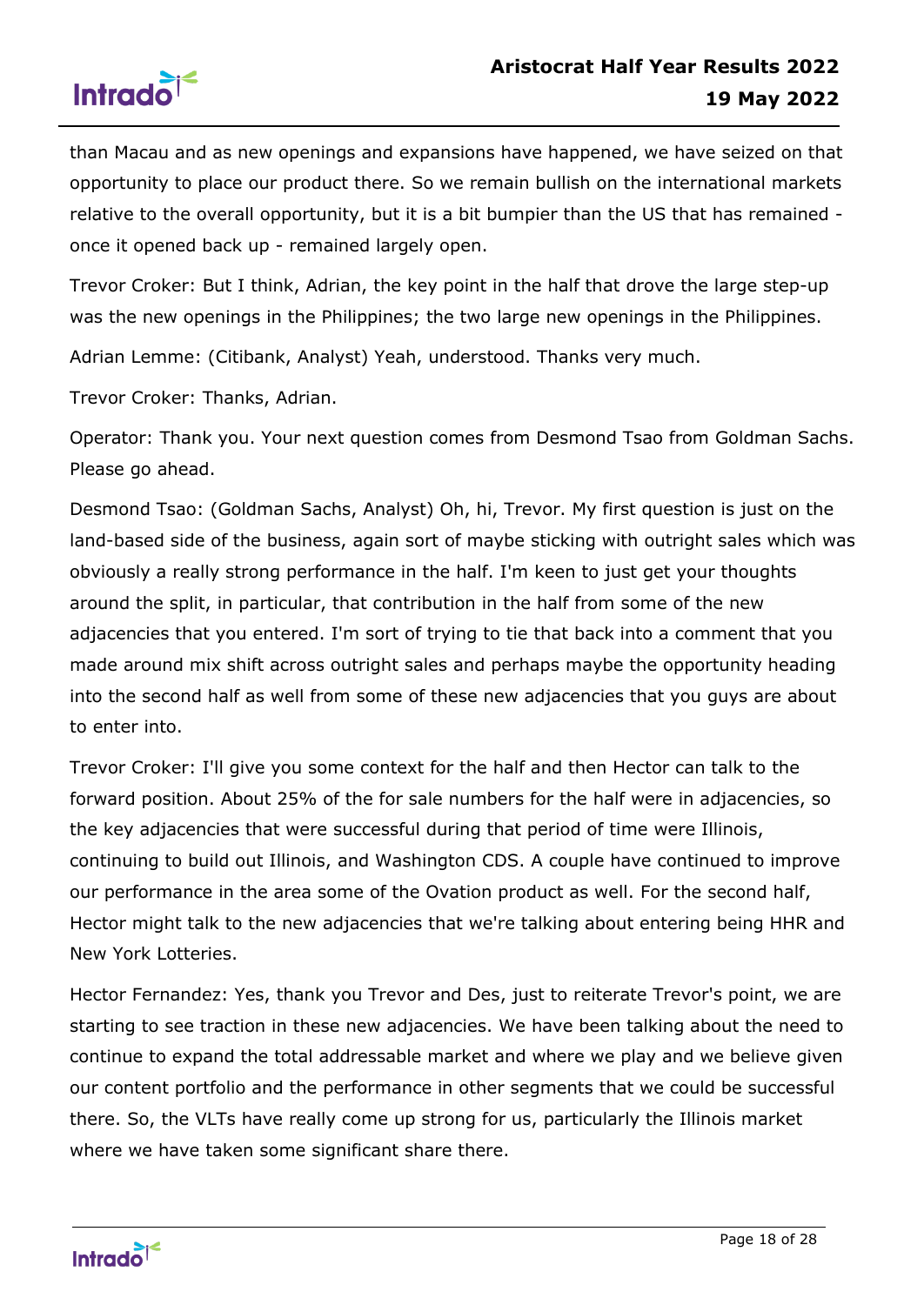

If you look at the second half, like Trevor talked about, there's two really exciting market opportunities for us. One, Historical Horse Racing, or HHR. That's roughly just shy of a 20,000 unit TAM which we launched in the first half and early days success around that market. Then the second piece is New York Lottery which we actually won one of the designations there. It is a market we have never participated in, primarily dominated by two of the incumbent competitors, and that market is roughly about 15,000 to 16,000 units and our plan is to enter that market in the second half.

Desmond Tsao: (Goldman Sachs, Analyst) Okay, got it. Thanks for that and the second question is maybe just around Pixel United business in particular, *EverMerge*. Just some of the recent data suggests performance has been softening. Obviously, there was clearly impacts on the IDFA changes, but yeah, just keen to get your thoughts around how you're thinking about *EverMerge*, particularly in light of I guess the lower UA spend guidance for the full year as well.

Mike Lang: Yes, thank you. On *EverMerge*, you may remember in previous conversations we talked about it's really the one game from a scaling standpoint that we have seen an impact in IDFA in the Casual segment, driven a lot by the ineffectiveness of Facebook as a market platform which we were highly reliant on. The team has been investigating other kinds of ways to scale it but it has been in the market for two years and we also, from a life cycle standpoint, believe that it's important that we start focusing on profit and having profitable growth in those games.

The game now is now recently going into cumulative profits and we believe that the game over time will significantly have a long life of which we will be able then to drive long term profits out of that game. So, I think we don't see a situation which *EverMerge* is going to scale significantly more than it is, but we don't see it dropping back. We think we have a really good stable core player base that we'll be able to drive profits in for a long period of time, Des.

Desmond Tsao: (Goldman Sachs, Analyst) Got it, thanks guys.

Trevor Croker: Great, thanks Desmond.

Operator: Thank you. Your next question comes from James Fuller from Evans & Partners. Please go ahead.

James Fuller: (Evans & Partners, Analyst) Morning all. You mentioned supply chain disruptions impacting costs and logistics. I just want to see, I mean do you anticipate this to impact your ability to fulfill orders?

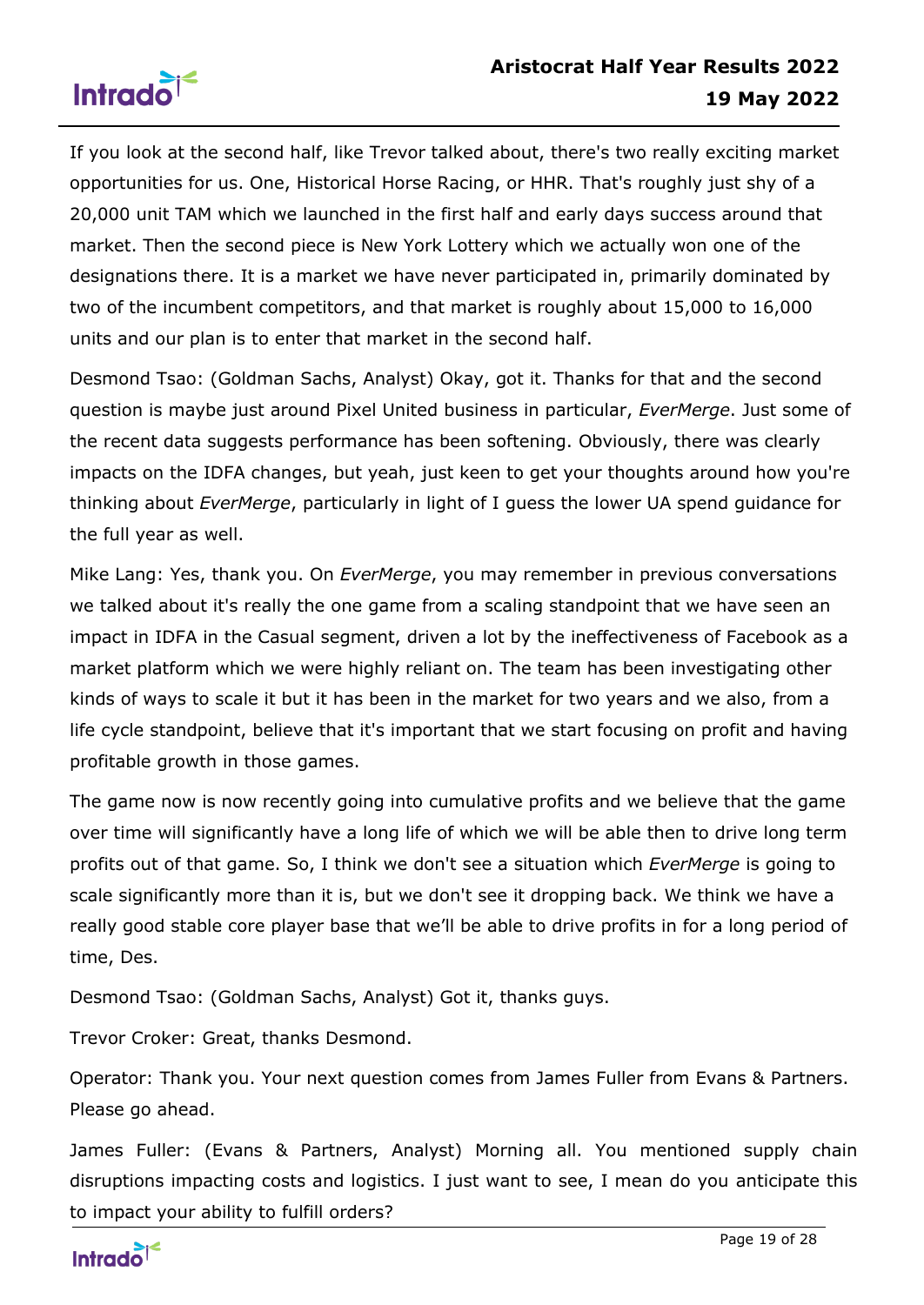

Trevor Croker: We have currently got, like I said, we went long on it during the period. There are continuing logistics challenges which are emerging across global supply chains generally. We are still being able to meet new openings and meet the order profiles that we are working with our customers, but it's a live dialogue James and we just have to stay close to them because the pipeline remains very strong, it's already strong for this half and we're just going to have to manage it proactively with them.

James Fuller: (Evans & Partners, Analyst) Thank you and then secondly on iGaming, reading your ambitions and medium-term targets, is it correct to say that the US will be the focus for the first five years before you consider pursuing the global opportunity?

Trevor Croker: Oh, James, I think you have read it right. I wouldn't necessarily lock us into five years. We can see that there's opportunity to be part of the opening up in the US gaming market. As we said, three out of the six markets, by early calendar 2023 and as that legalises being able to open up in those markets. It wouldn't preclude us from going into Europe and other markets and I wouldn't necessarily quarantine it to five years, but we will be able to build the capability and technology and then scale it in North America and take it to other markets.

James Fuller: (Evans & Partners, Analyst) Okay, thank you.

Trevor Croker: Thanks James.

Operator: Thank you. Your next question comes from Rohan Sundram from MST Financial. Please go ahead.

Rohan Sundram: (MST Financial, Analyst) Hi Trevor and team, just the one from me. In land-based how would you rate your forward visibility at the moment and in terms of the conversations you are having with your customers, how would that compare to say six months ago and how are they thinking about the consumer outlook and maybe your thoughts as well? Thanks.

Trevor Croker: Yes, thanks Rohan. I think first of all reading the sentiment coming out of the US customers, they still seem to be confident going into this quarter. If you read the sentiment coming from the US customer base, that continued to be strong and being in the US I would say that's consistent from my perspective and observations at this point in time. Hector can talk to you about visibility and pipeline.

Hector Fernandez: Yes, Rohan, thank you for your question. We actually have a lot better visibility now than we did call it six or 12 months ago. We talked a little bit about capital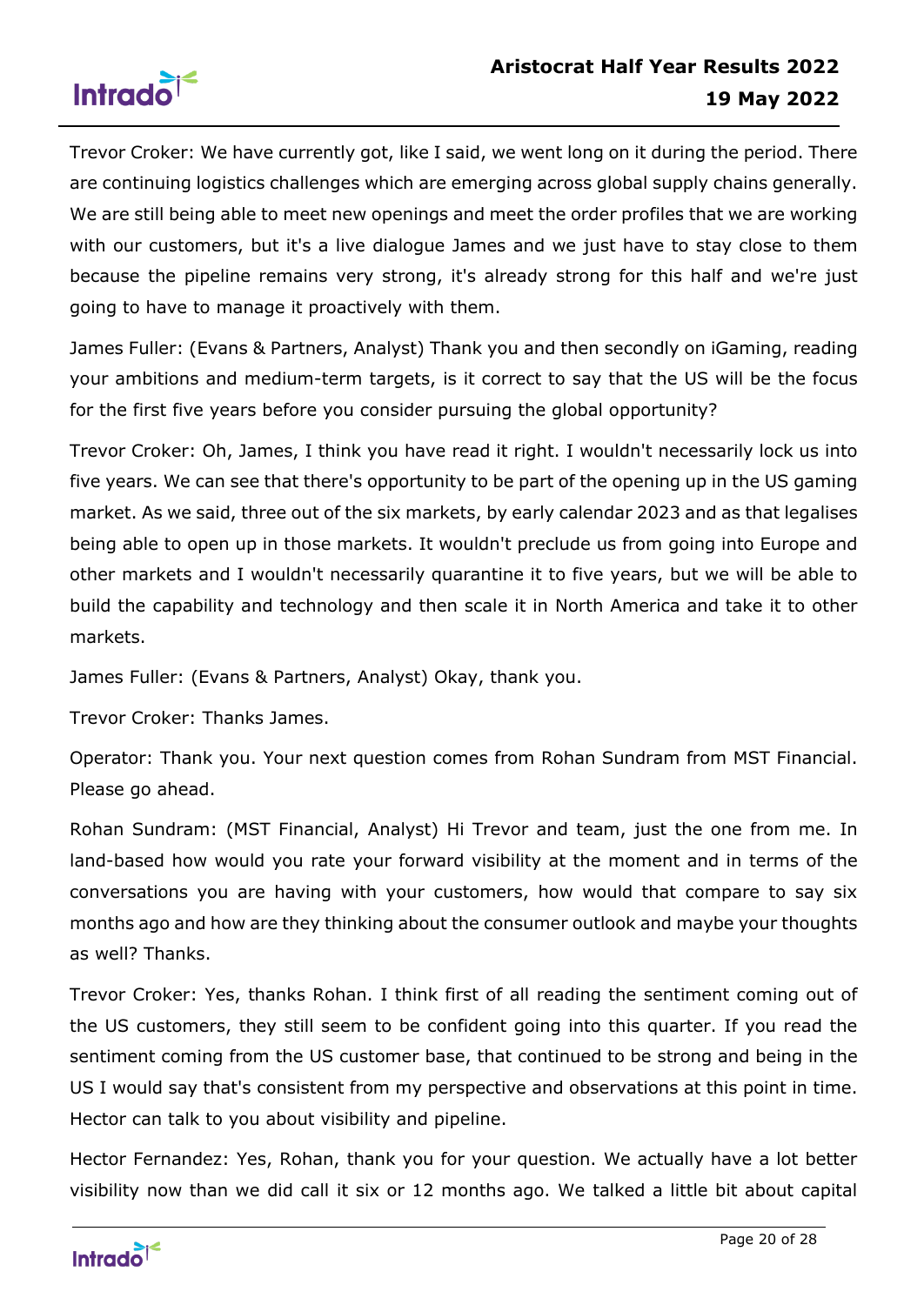

allocation and some customers were getting capital allocation one month or one quarter at a time. We're seeing the market recovery and customers getting capital allocation a year at a time now, which is good news for us and as we previously talked about, this partnership and having more long-term deals in place, we have a lot better visibility now than we have ever had before.

Rohan Sundram: (MST Financial, Analyst) Great, thanks Trevor and Hector. Thank you.

Trevor Croker: Thanks Rohan, thank you.

Operator: Thank you. Your next question comes from Alexander Mees from Morgans. Please go ahead.

Alexander Mees: (Morgans, Analyst) Good morning gentlemen and congratulations on a great result. Two questions, please - the first one just with regard to land-based scaling. If the average selling price has been reasonably flat in North America year on year despite very strong growth in volumes, is that an issue with mix or were there other factors at play?

Trevor Croker: It's predominantly around mix, so introduction of new cabinets and also going into new markets and adjacencies which may have a lower ASP, so it's a bit of both.

Alexander Mees: (Morgans, Analyst) Great, that's clear. Then just secondly, the buyback you announced will take you to roughly a neutral net debt position. I'm just wondering, given the current economic circumstances, what you see as the optimal gearing ratio for the business right now?

Trevor Croker: We don't disclose the gearing ratio but we have been a conservative business to maintain optionality. I think where we see it as a consequence of the buyback it really is neutralising the incremental cash of the business that's generating on an ongoing basis. It allows us to continue to invest aggressively in our organic business to continue to drive growth and keeps our options open for inorganic growth going forward.

We don't disclose anything specifically but I do think when you look at some of the multiples in the markets in which we're participating that are coming off and softening, having the strength of the Aristocrat balance sheet and the commitment to invest longer term around talent and people and technology is a strong position for us to be in.

Alexander Mees: (Morgans, Analyst) That's well made, thanks very much.

Trevor Croker: Thanks Alex.

Operator: Thank you. Your next question comes from Larry Gandler from Credit Suisse. Please go ahead.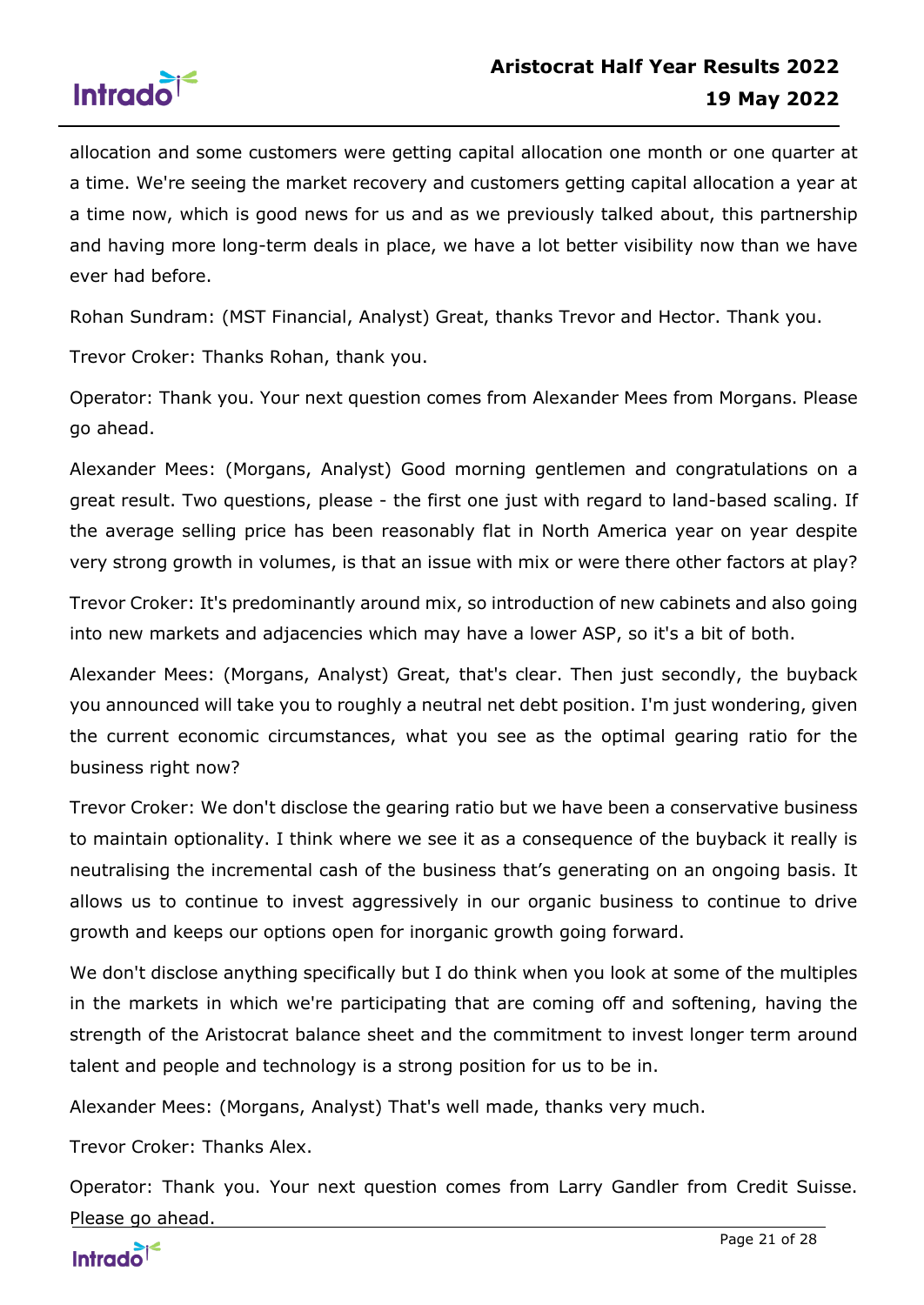

Larry Gandler: (Credit Suisse, Analyst) Hi guys and commendations on your efforts in Ukraine there. Doing some great work. My question relates to the previous question around liquidity. Trevor, \$3.3 billion of liquidity is a lot of money and as you say the buyback is going to neutralise the cashflow. Let me just think out loud here. Prior to your bid for Playtech, investors were not entirely surprised that the direction of the acquisition would be Real Money Gaming, that was the obvious strategy.

Now if your build and make, sorry, build and buy strategy in Real Money Gaming, I can't see how that is going to require \$3.3 billion. I guess what falls out of that is the question, do you guys have a strategic interest for acquisition growth in maybe land-based or mobile gaming? Not bolt-ons, but actually maybe doing large deals in those arenas.

Trevor Croker: Yes, thanks Larry. I appreciate the question. I won't get into the size or anything else but our priorities at the moment are to buy, scale and enter the RMG business and that remains pretty clear. We have been transparent about it with the Playtech deal and it leaves us in a good position for that. What other genres or other sectors of the business we continue to pursue after that? We have continued - we have spoken about tuck in and investment in the digital business to keep building our talent and pipeline. I won't preclude us from anything to be honest with you.

We have the capacity and as I said earlier with the multiples coming off from some of the markets in which we operate, we preserve that optionality. We have put the buy-back in place to signal to our shareholders that we can still drive growth for them and return them through growth and dividends; at the same time giving returns to shareholders, the return of cash to shareholders, so they get the best of both worlds, a growth company that is giving cash back to shareholders and still being confident about our growth going forward.

Larry Gandler: (Credit Suisse, Analyst) Can I just follow up with that? Is there any particular major area, say mobile gaming, like the merge category or any other particular category that you can identify a large player that you'd be prepared to acquire? Or is it really just bolt-ons for games and studios?

Trevor Croker: Oh, Larry, I don't want to play forward our strategy too much. All I would say to you is that we are active and we know what we want, we know what we are looking for and we have, like we have done with our DNA with our land-based businesses where we look at an adjacency, we look at something that's got an attractive market place where we believe we can be successful and we have got some skills and capabilities to enter it and then we look to buy, to accelerate that entry into that segment.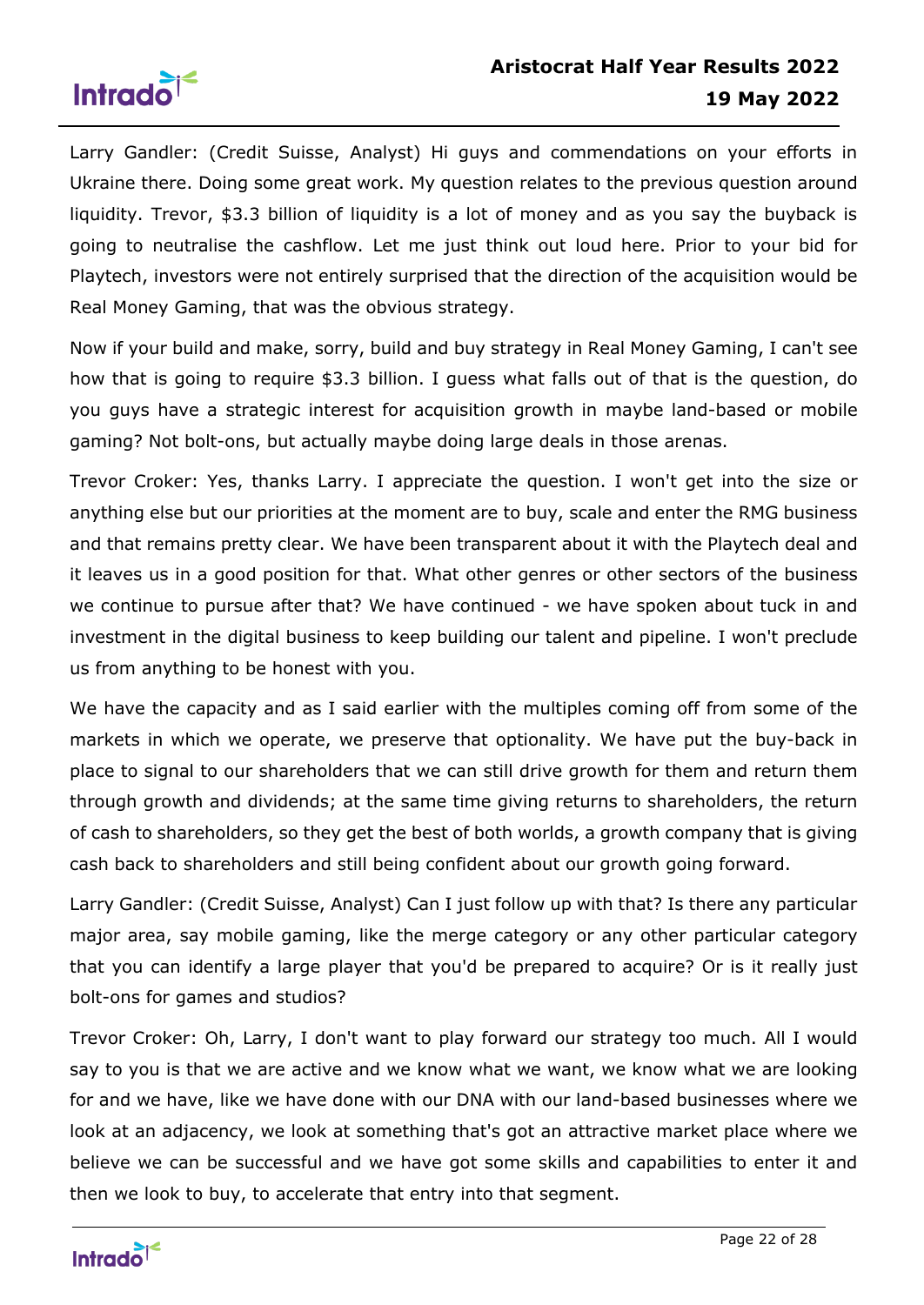

So, I won't go into specific targets but we are comfortable with the options that we have, but we are also going to apply, like we have done with every M&A, the rigorous discipline that we have around the way we do our M&A at Aristocrat to make sure it's in the right interest in the medium to long-term and it also supports shareholder's objectives as well.

Larry Gandler: (Credit Suisse, Analyst) Okay, understood. The other one I wanted to ask was Real Money Gaming. Just to be clear, it sounds like your initiative is you will be supplying your own remote game server to an operator and if that's the case, we can expect for this initiative perhaps the standard margins that fall out of that or maybe as an initial product launch the margins might be less. Maybe if you could just comment to that.

Trevor Croker: I will hand over to Mitchell Bowen, Larry, if that's okay, but I would suggest that the content as we see in our land-based business, our content does monetise well, but I'll hand over to Mitchell just to make a couple of comments.

Mitchell Bowen: Thanks Trevor. Thanks Larry. Look, I think you are right Larry. Originally there will be increasing organic investment in product and technology that will be required in the build component. So, as we launch initially with a remote game server with two jurisdictions by the end of this calendar year, as we start to grow and scale, margins will increase.

Trevor Croker: Thanks Larry.

Operator: Thank you. Your next question comes from David Fabris from Macquarie. Please go ahead.

David Fabris: (Macquarie, Analyst) Hi Trevor. Just thinking about D&D, I mean the guidance that you have given implies it's going to be a step ahead of that 12% average run rate in the second half. When we're looking into FY23, I mean should we be assuming that it sticks above that 12% level? I guess it would be nice to understand the level of investment that's going into that i-Gaming business and whether you can get back into that 11% to 12% range in the next few years?

Trevor Croker: David, we believe investing 11% to 12% on an annualised basis into D&D is a competitive advantage. It's above most industry benchmarks and competitors. The fact that we go slightly ahead of it this year, modestly ahead of it, is a consequence of investing for both in our organic businesses and also supporting the build aspects of the RMG business.

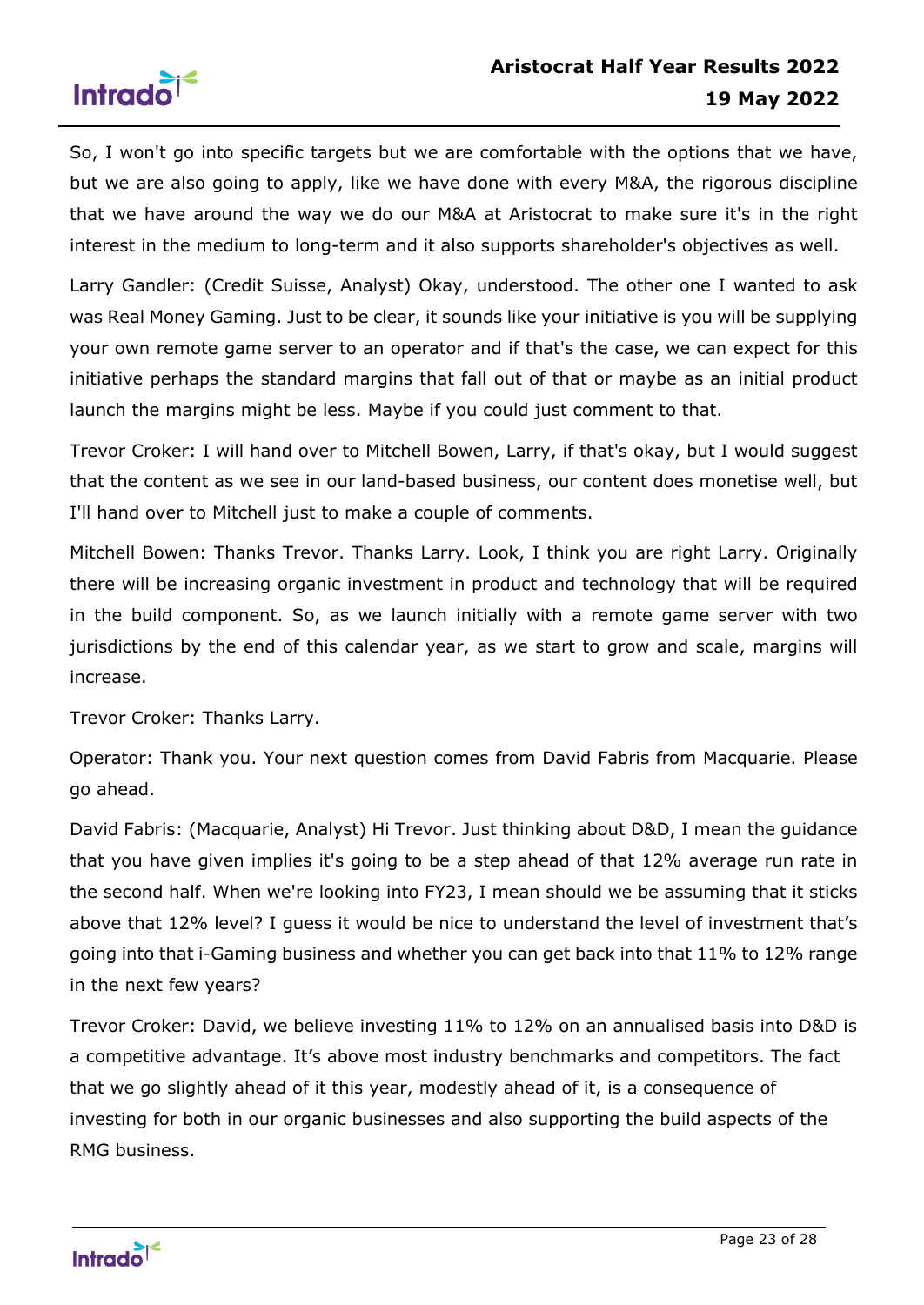

So you can assume that the 11% to 12% is a fair forward investment which has been consistent, which is what's driven the growth at Aristocrat for a number of years now and we can continue to see that as a competitive advantage.

David Fabris: (Macquarie, Analyst) Yes, I guess but is there a change in profile given the fact you've now got i-Gaming in there as well? Or does it still hold at 11% to 12%, I guess is the question?

Trevor Croker: We believe it's going to be in 11% to 12% range. Probably more towards the high end of that range but where we've got ways to deploy organic investment to drive growth in the organic businesses, we will continue to do that as a priority. Whether it's entering a new adjacency in Gaming or whether it's expanding talent pools and capability in digital and building games in the RMG sector.

David Fabris: (Macquarie, Analyst) Okay, that makes sense. Just another question, just thinking about that balance sheet, you know, you could look to get some leverage in there through the buy-back and hopefully we see some ongoing M&A. Can you talk about what you think the optimal level of leverage is for a business like Aristocrat?

Trevor Croker: It's probably best - the shareholder's perspective of what that is. You've seen us go up to about 3.4x when we bought VGT and we were quickly able to bring it back to within that 1.5 to 2.5x range, which seems to be a sort of a range that Australian investors seem to be comfortable with.

This business has got strong cashflow generation fundamentals and we've got the ability to do what needs to be done but I won't get to a specific range as such. But you can look at our history and assume that we're consistent with where our history is.

David Fabris: (Macquarie, Analyst) Got you. That's all from me, thanks, Trevor.

Trevor Croker: Thanks, David.

Operator: Thank you. Your next question comes from Simon Thackray from Jefferies. Please, go ahead.

Simon Thackray: (Jefferies, Analyst) Thanks very much, gentlemen. Just a couple of questions. I'm going to try and tackle one that I think's been approached a couple of different ways. The target of build and buy strategy for Real Money Gaming, what's the way we think about the level of opex and capex over the next 12- to 24-months for the build rather than the buy phase?

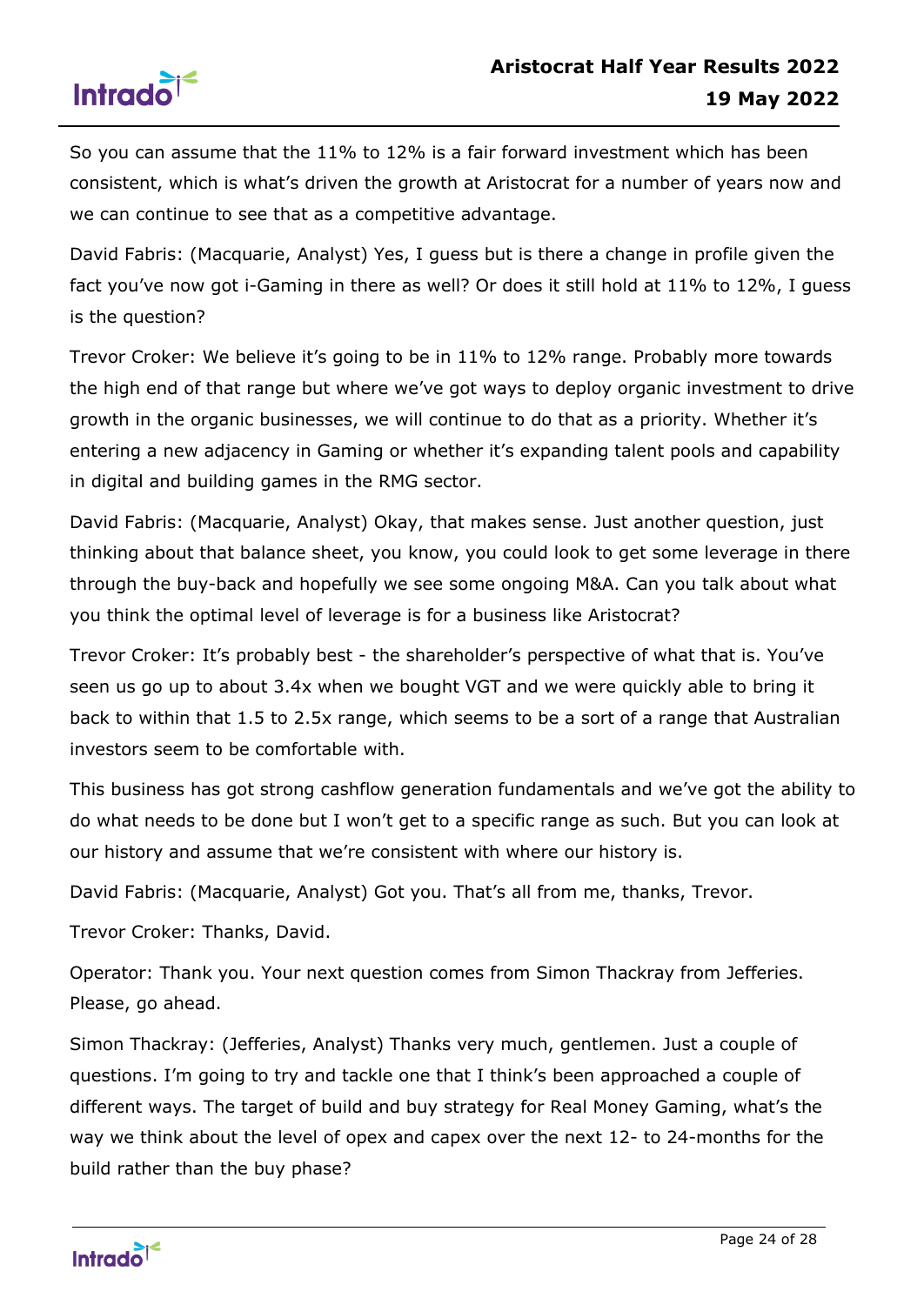

To help understand the sort of roll out, what's the expectation for margin? As we move through this - the five-year journey, do the margins approach the land-based or digitalbased with - I'm just trying to get a bit of an understanding of investment and investment in margin and where the margins are intended to end up at the end of the journey?

Trevor Croker: Yes, it's not going to be land-based margins because they're a pretty unique margin set and it's going to be - it's not necessarily going to be digital margins. So I'm not going to answer the question specifically because we don't give margin guidance but it's not going to be at the level of the land-based business.

We are investing, as we've already said, to be modestly ahead of the 11% to 12% in D&D and we believe it'll stay within that range although towards the top end going forward. We're also building out the opex and you'd see the guidance we've given there about the continuing to invest in the capability, particularly in our corporate costs and opex side.

So our objective is to share more visibility of this with you at the half next year. So this time next year, we'll be able to show that more context to it. What I would say to you is that we are confident in our ability to invest.

We're also confident in the returns that we will get by investing, whether it's because of our customer relationships, whether it's around the content or the way that we're investing to develop the technology solutions but I really won't give you any more guidance than that, Simon, at this stage.

Simon Thackray: (Jefferies, Analyst) No, that's fine, Trevor, it's still helpful. Just one for Mike, I think. Just following up on the IDFA impact on *EverMerge* and noting the half-onhalf decline in bookings for *EverMerge* in Social Casual. How does this impact the thinking around the launch strategy for *Merge Gardens* then, in summer, for the second half?

That's first part and then, Mike, maybe you could just clarify the contribution to the delivered EBITA margins in the half from the 7% lift in Plarium Play revenues onto the Plarium Play platform?

Mike Lang: Okay, so yes, in terms of *Merge Gardens*, I mean we've learned a lot from the experience of *EverMerge* that we're applying. The other thing, too, I want to reiterate is that we've got a world-class publishing organisation at Plarium that has a tremendous track record in scaling games that is bringing that new expertise in regard to that.

In particular, looking at more innovative ways of - within the marketing mix. Like they've done with YouTube, I'd say probably in the future, TikTok and other vehicles like that,

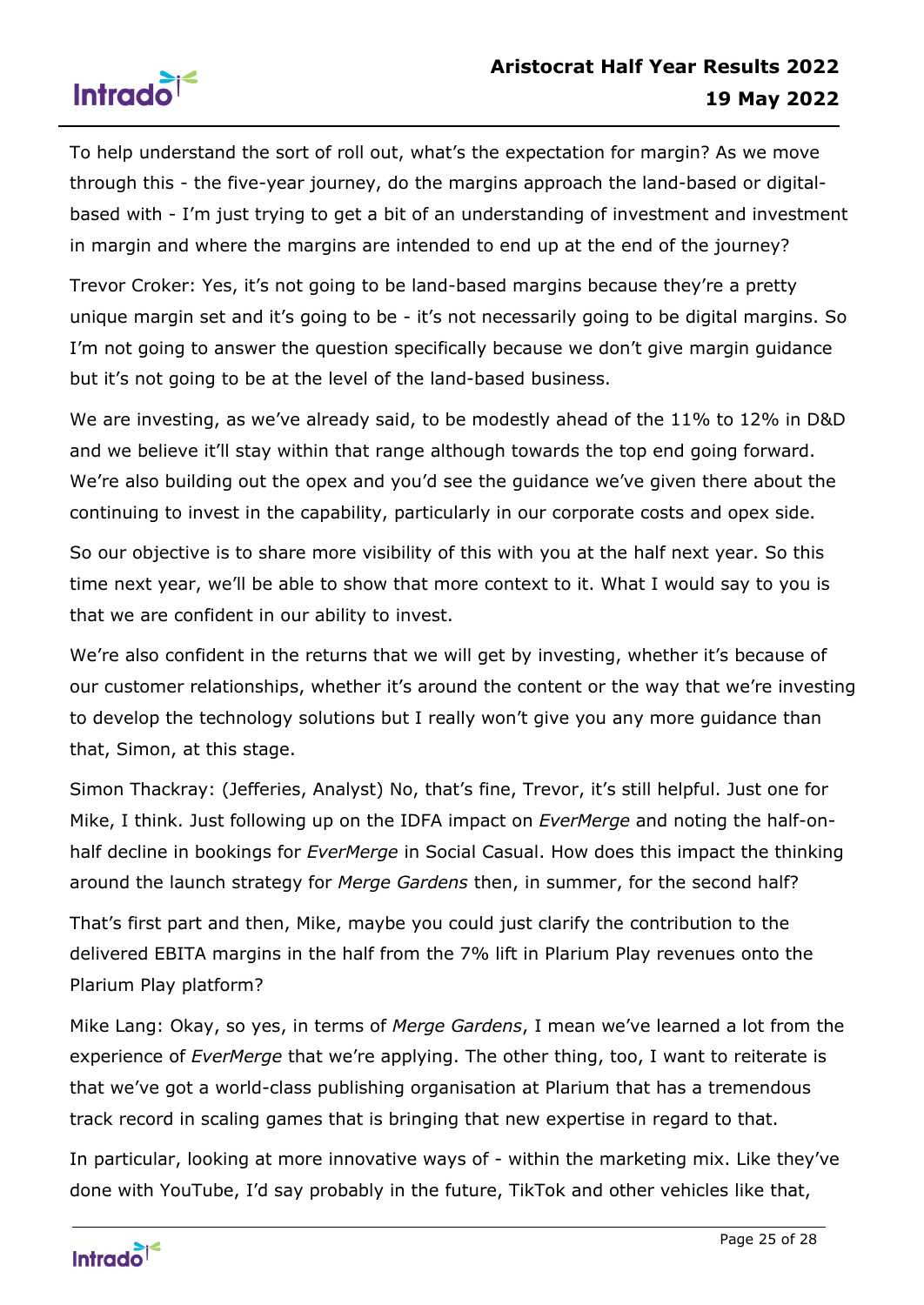

you're going to see more and more of that as a vehicle that we think could be very interesting.

But again, there's still a lot to learn in that. I'd also say that game is also much less of a pure casual game. There's a lot of RPG elements to that game that's a little different. That's going to allow us to maybe get more sticky players at the end of the day, we think, because of that.

Your question on Plarium Play, listen, I won't get in specifically in the margin because probably Trevor will kick me under the table but broadly, let me just say this. Is that the fact that we are shifting off platform is a really key strategic area with the Company. Not just within Plarium but across the entire portfolio, we've seen great work by Yoav Ecker and folks at Product Madness in terms of their ability to do that.

We think that's a strategic benefit to us. Not just because it allows us to be commissionfree but it gives us even more direct access to data and relationships with customers because they're coming directly to us.

Quite frankly, in some cases like for games like *RAID* and *Mech Arena*, it's even a more robust customer experience. So at the end of the day, we're very pleased with the results we've had and clearly that gives us more and more financial and strategic opportunities.

Simon Thackray: (Jefferies, Analyst) All right, terrific. Thanks, gents.

Trevor Croker: Thanks, Simon.

Operator: Thank you. Your next question comes from Justin Barratt from CLSA. Please, go ahead.

Justin Barratt: (CLSA, Analyst) Hi there, thanks for your time today, guys. My first question was just on the buy-back. I appreciate that the program will be conducted on an opportunistic basis but can you give us any timeframe as to when the buy-back may complete, based on the current situation or current circumstances?

Trevor Croker: Yes, we won't go into that. We've made a commitment that we'll do it. We'll do it diligently and we'll do it with discipline. It'll be a consequence of both the market pricing and various other factors but we won't give any guidance about how long or when it's going to be complete.

Justin Barratt: (CLSA, Analyst) No, no problem. Then the other one, I just wanted to see, can you provide us with any update on the process for appointing a replacement CFO?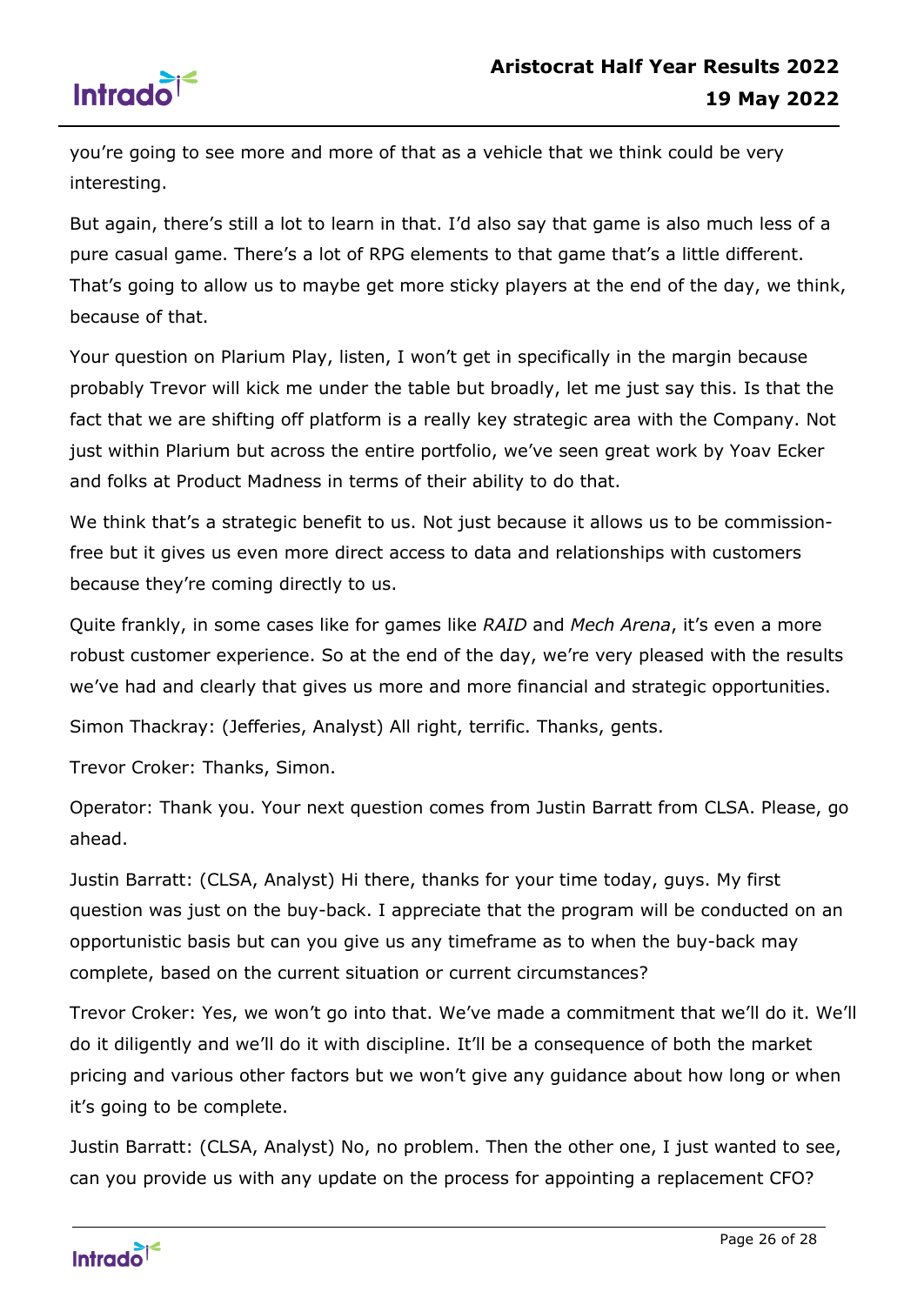

Trevor Croker: Yes, sure. We're in deep recruitment at the moment and we've seen a number of candidates. We're continuing to progress and we feel confident about being able to attract and engage a great CFO in the business at the right point in time. When we do that, we'll definitely let the market know.

Justin Barratt: (CLSA, Analyst) Fantastic. Thank you.

Operator: Thank you. Your final question comes from Ben Brownette from Jarden. Please, go ahead.

Ben Brownette: (Jarden, Analyst) Hi, just wondering, Mike, if you could - I know that you didn't want to mention what you're going to be doing in Russia but I'm just wondering from a gameplay perspective, what happens if you can't make a decision on that soon and the people that are in the Ukraine that are working at 70% of the pre-conflict output, when does that potentially start impacting your plans?

Mike Lang: Well in regard to Russia, as we've said - Trevor mentioned, we're really trying to finalise the right strategic solution for our Russia studio team and we feel we have a path now to secure the *Vikings* title and launch *Magic Wars* next year while really upholding all the legal and people obligations that are at the core of that.

As you can appreciate, it's a very complex legal and political and with people's lives involved in a lot of this so we really can't go into details at this point but I promise you that as soon as we do have more information, we will do on that but as of today, we feel we're on the right path to secure it.

In regard to the Ukraine, I do want to say one quick thing is that - yes, 70% isn't 100% but it is an amazing accomplishment of the people there. I mean, again, the third anniversary being released only two weeks later than expected, it shows the testament of the kinds of people and their commitment to the Company. It shows tremendous leadership by our team at Plarium as well as Product Madness and so it is an incredible accomplishment.

Long-term, though, we have as part of our business continuity plan, three things that we're doing. Number one is, we're opening up studios in Poland, which we'll announce more. The reason Poland is it's a location that's close to Ukraine. That's where the people want to be.